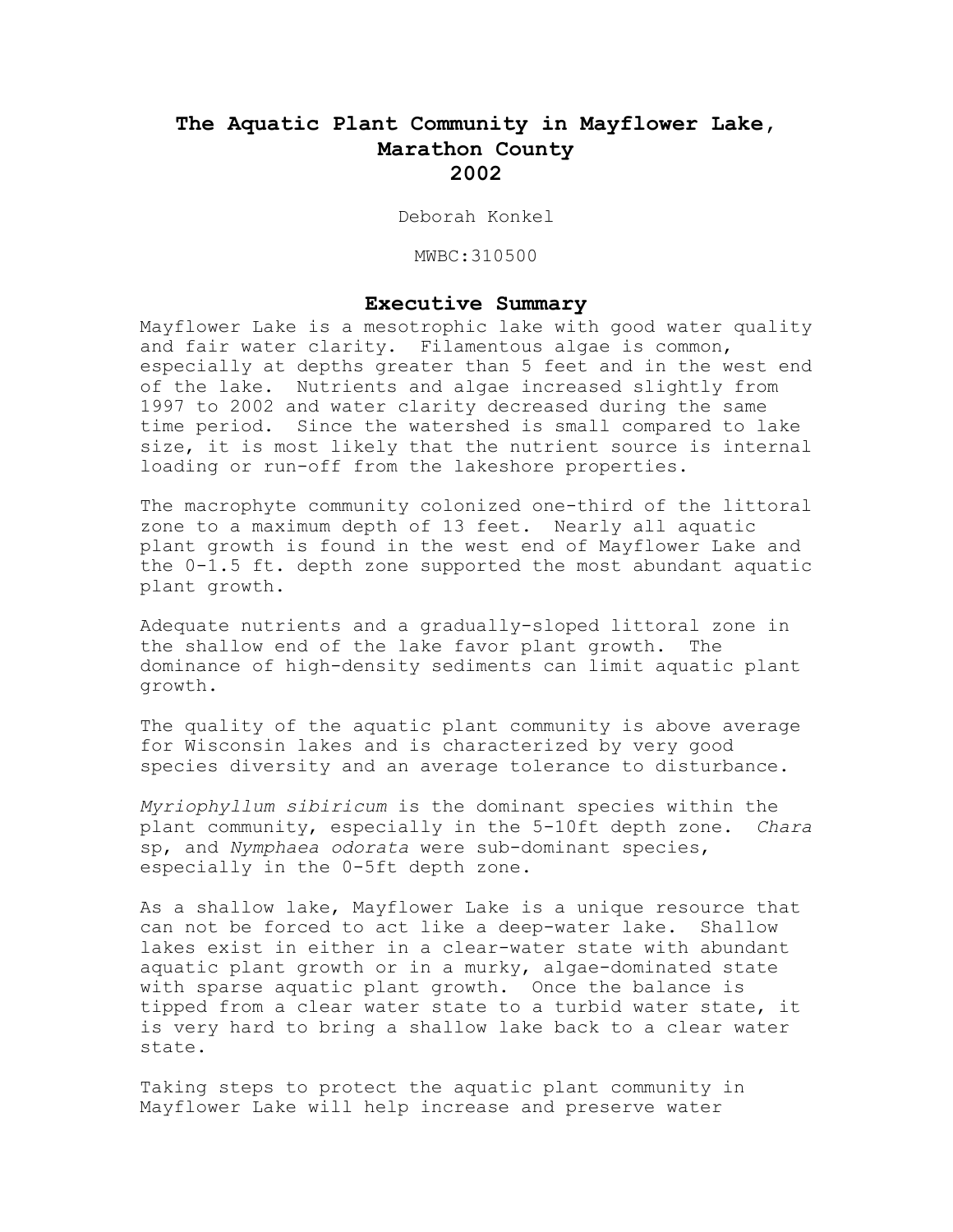# clarity.

# **Management Recommendations**

- 1) Continued water quality monitoring by the DNR.
- 2) DNR should designate sensitive areas within Mayflower Lake.
- 3) All lake users must protect the submerged plant communities. Chemical treatments for plant growth are not recommended in Mayflower Lake due to the lack of nuisance plant growth and the undesirable side-effects of chemical treatments.
- 4) Lakeshore property owners should preserve natural buffer zones of native vegetation along the shore.
- 5) Lakeshore property owners should also expand the buffer of natural vegetation around the shore of Mayflower Lake.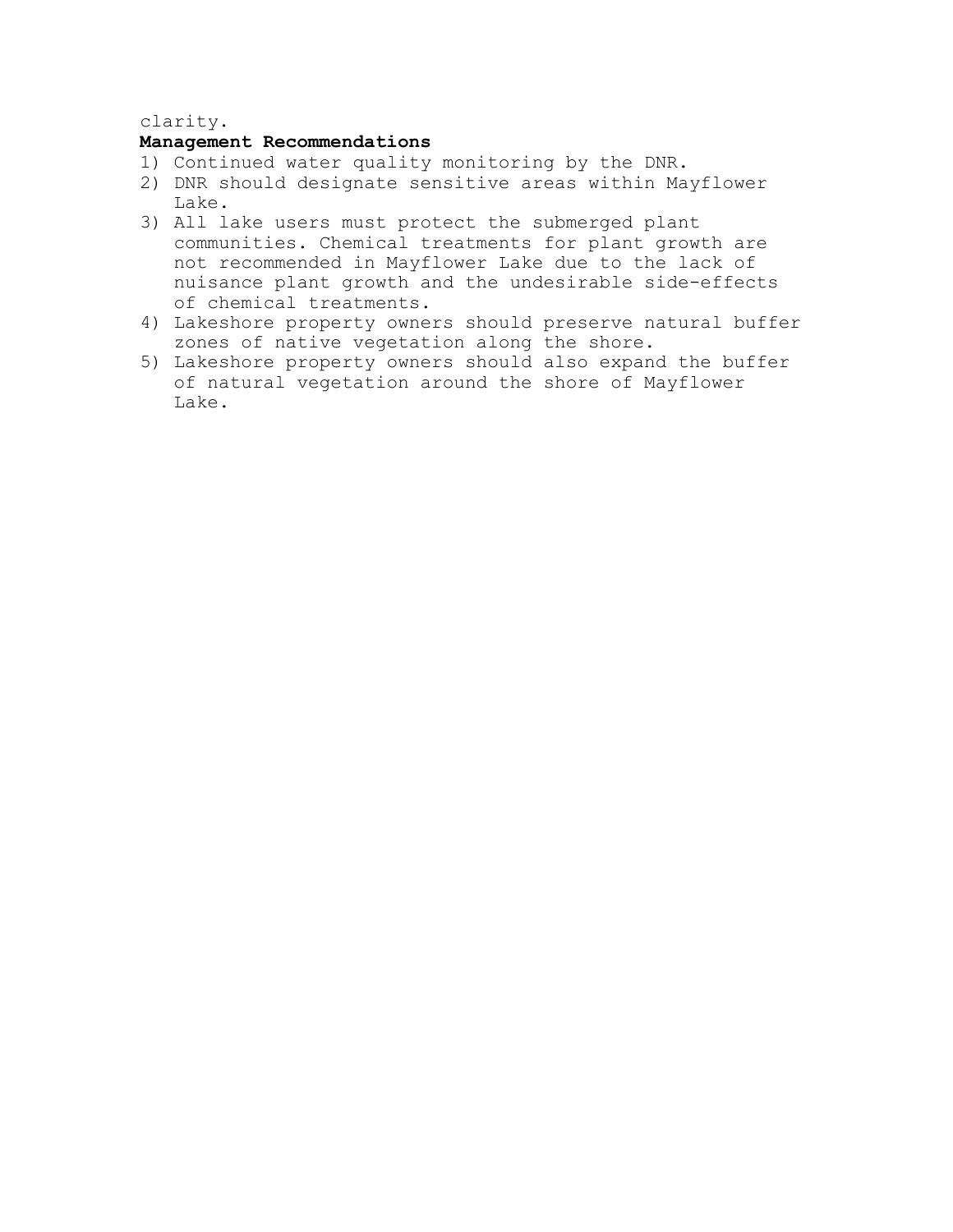# **I. INTRODUCTION**

A study of the aquatic macrophytes (plants) in Mayflower Lake was conducted during August 2002 by Water Resources staff of the West Central Region - Department of Natural Resources (DNR). This was the first quantitative vegetation study of Mayflower Lake by the DNR. A preliminary qualitative assessment was conducted in July 1997 and a pretreatment assessment was conducted in 1977.

A study of the diversity, density, and distribution of aquatic plants is an essential component of understanding a lake due to the important ecological role of aquatic vegetation in the lake ecosystem and the ability of the vegetation to characterize the water quality (Dennison et al. 1993).

**Ecological Role:** All other life in the lake depends on the plant life (including algae) - the beginning of the food chain. Aquatic plants provide food and shelter for fish, wildlife, and the invertebrates that in turn provide food for other organisms. Plants improve water quality, protect shorelines and lake bottoms, add to the aesthetic quality of the lake and impact recreation.

**Characterize Water Quality:** Aquatic plants serve as indicators of water quality because of their sensitivity to water quality parameters, such as water clarity and nutrient levels (Dennison et. al. 1993).

The present study will provide information that is important for effective management of the lake, including fish habitat improvement, protection of sensitive wildlife areas, aquatic plant management, and water resource regulations. The baseline data that it provides will be compared to future macrophyte inventories and offer insight into any changes occurring in the lake.

**Background and History:** Mayflower Lake is a 98-acre, hardwater, seepage lake in eastern Marathon County, Wisconsin. With a maximum depth of 16 feet and an average depth is 7 feet, Mayflower Lake would be classified as a shallow water resource.

The watershed that drains into Mayflower Lake is approximately 600 acres. This is a drainage area/lake ratio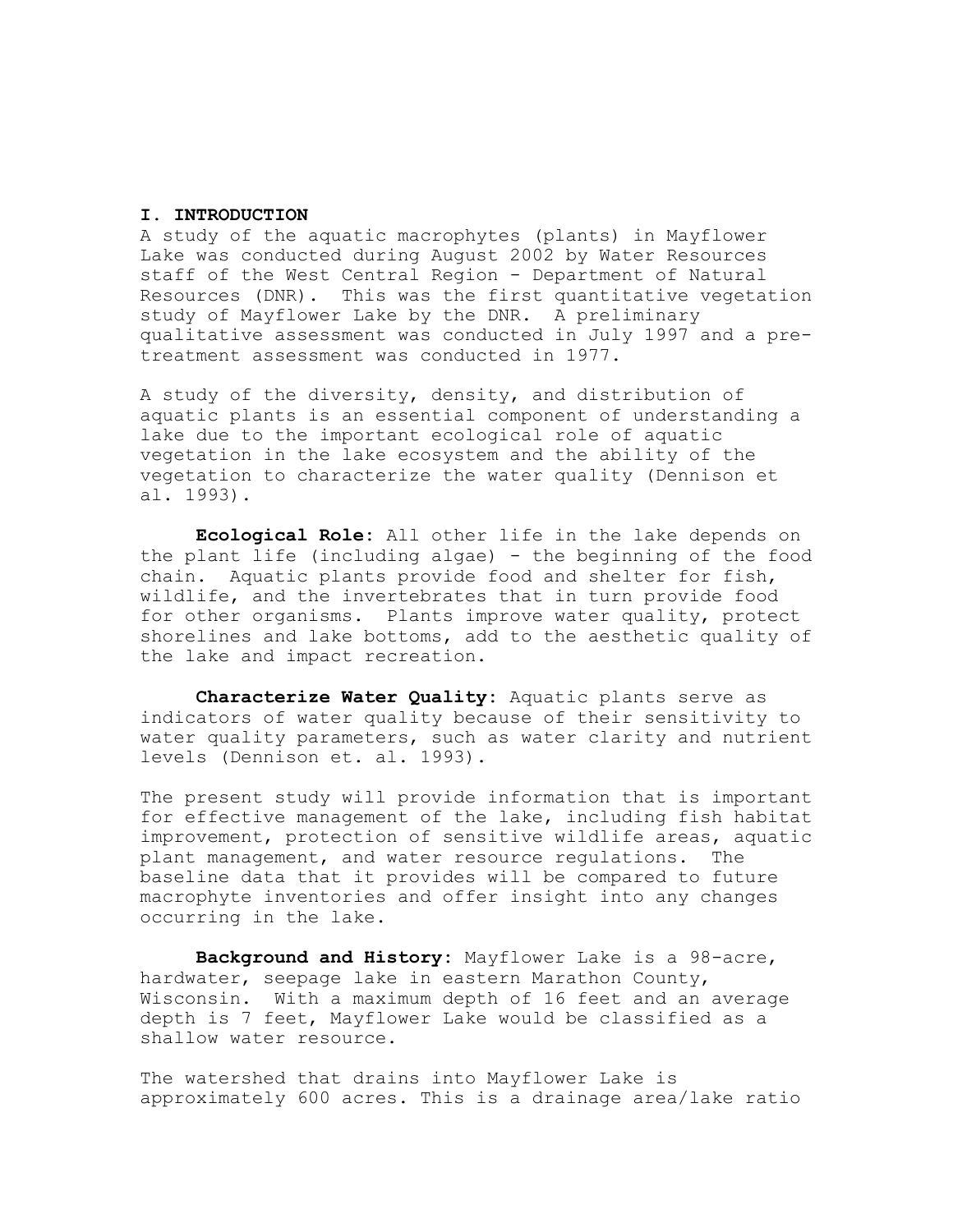of approximately 6:1. Lakes with drainage area/lake size ratios greater than 10:1 tend to have water quality problems (Field 1994).

Winter fishkills have occurred on Mayflower Lake due to low dissolved oxygen. Winter fishkills were recorded in 1972, 1974 and 1975.

Residents have written to the Department as early as 1948, asking for advice on aquatic plant control, even proposing to dynamite portions of the lake. Chemical control for aquatic plants were conducted in Mayflower Lake (Table 1).

|       | Cutrine+        | . .<br>Aquathol      | Diquat | $2, 4-D$ | Rodeo                | Species*                                                                       |
|-------|-----------------|----------------------|--------|----------|----------------------|--------------------------------------------------------------------------------|
|       | (gal.)          |                      | (gal.) | (gal.)   | (qt.)                |                                                                                |
| 1971  |                 | 750 lbs              | 4.5    |          |                      | cerde; myrsp; nupva;<br>nymod; potam                                           |
| 1988  | $\mathcal{L}$   |                      | 2      |          | $\sum_{i=1}^{n} a_i$ | chasp; myrsi; nymod;<br>nupva; potam; potpu;<br>potri;                         |
| 1991  | 9.5             | 5.75 gal             | 7.25   | 1.5      | 1.5                  | cerde; chasp; elesp;<br>myrsi; nupva; nymod;<br>potam; potpu; potri;<br>typla; |
| 1992  | $6\overline{6}$ | 6 gal<br>40 lbs      | 6      |          |                      | cerde; chasp; elesp;<br>myrsi; nupva; nymod;<br>potam; potpu; potri;<br>typla; |
| Total | 17.5            | 790 lbs<br>11.75 gal | 19.75  | 1.5      | 4.5                  |                                                                                |

**Table 1. Herbicides Applied to Mayflower Lake**

\*cerde=*Ceratophyllum demersum*; coontail chasp=*Chara*; muskgrass elesp=*Eleocharis*; spike rush myrsp=*Myriophyllum spicatum*; Eurasian watermilfoil nupva=*Nuphar variegata*; yellow pond lily nymod=*Nymphaea odorata*; white water lily potam= *Potamogeton amplifolius*; large-leaf pondweed potri=*Potamogeton richarsonii*; clasping-leaf pondweed potpu=*Potamogeton pusillus*; small pondweed typla=*Typha latifolia*; cattail

Treatment areas have, in different years, been conducted in the middle of the lake, along sections of the north shore and encompassing nearly the entire south shore. More than 2000' of continuous shoreline had been treated during a single treatment.

Wildlife biologists have objected to the past treatments; they were concerned about the removal of lily pads that provide fish habitat. They also objected that the reduction of cattails, spike rush and other emergents would reduce wildlife habitat and food production and therefore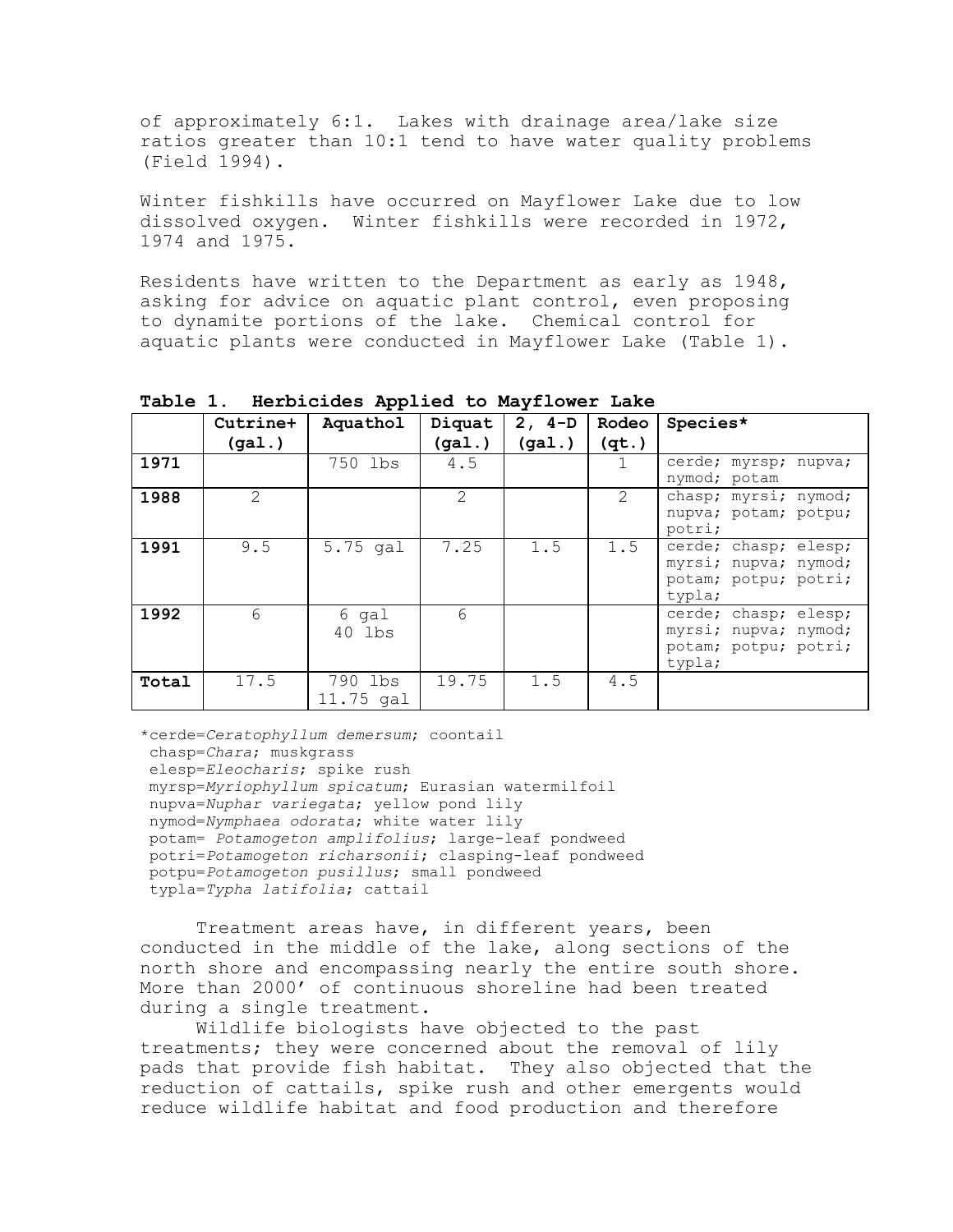adversely impacting furbearers, waterfowl, amphibians, turtles, upland birds and marsh birds.

Rusty crayfish, a non-native invertebrate, was observed in Mayflower Lake during the aquatic plant survey.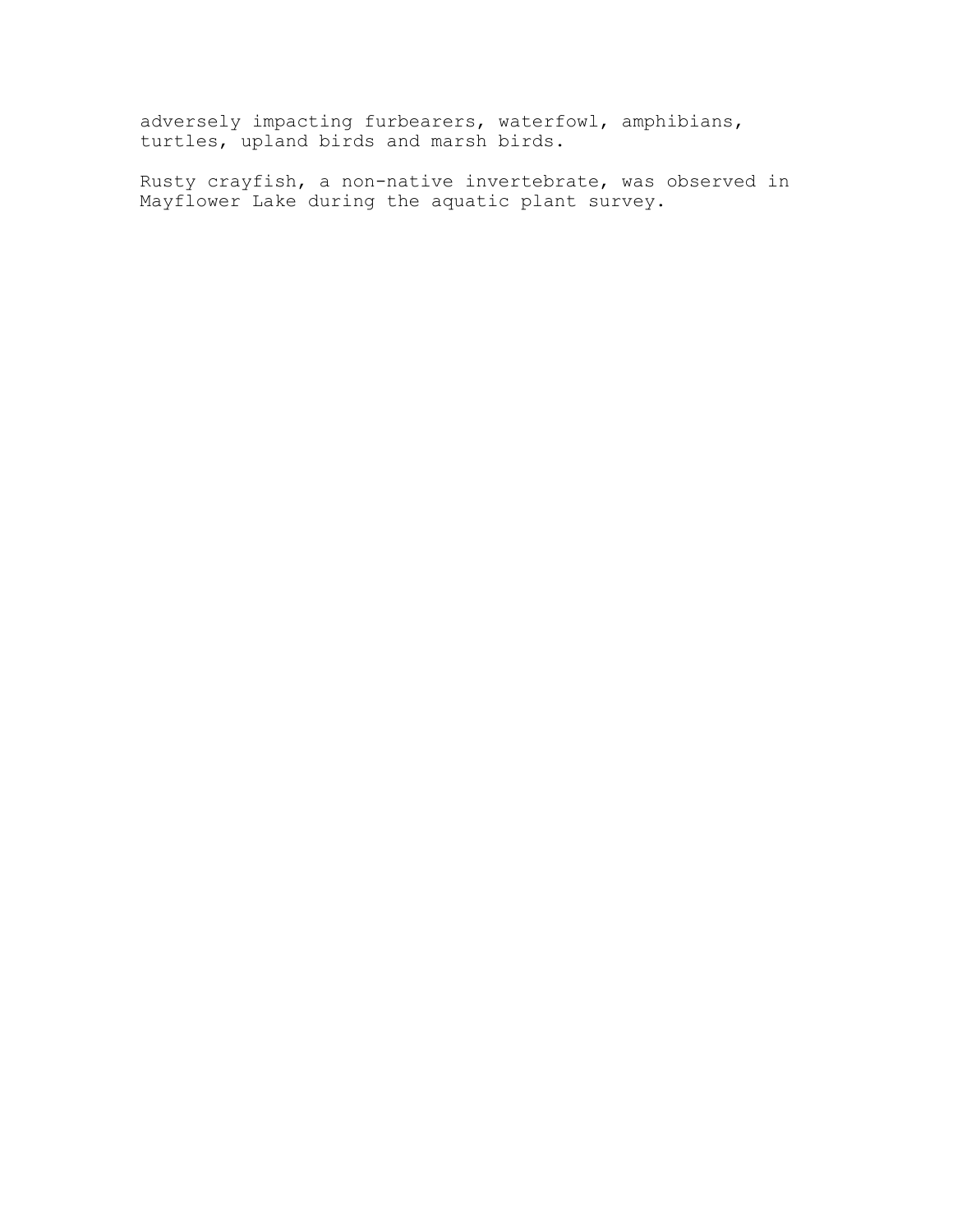## **II.METHODS Field Methods**

The study design was based primarily on the rake-sampling method developed by Jessen and Lound (1962), using stratified random placement of the transect lines.

The shoreline was divided into 14 equal segments and a transect, perpendicular to the shoreline, was randomly placed within each segment (Appendix IV), using a random numbers table.

One sampling site was randomly located in each depth zone (0-1.5ft, 1.5- 5ft, 5-10ft and 10-20ft) along each transect. Using a long-handled, steel, thatching rake, four rake samples were taken at each sampling site. The four samples were taken from each quarter of a 6-foot diameter quadrat. The aquatic plant species that were present on each rake sample were recorded. Each species was given a density rating (0- 5) based on the number of rake samples on which it was present at each sampling site.

A rating of 1 indicates that a species was present on one rake sample a rating of 2 indicates that a species was present on two rake samples a rating of 3 indicates that it was present on three rake samples a rating of 4 indicates that it was present on all four rake samples a rating of 5 indicates that a species was abundantly present on all rake samples at that sampling site.

Visual inspection and periodic samples were taken between transect lines to record the presence of any species that did not occur at the sampling sites. Specimens of all plant species present were collected and saved in a cooler for later preparation of voucher specimens. Nomenclature was according to Gleason and Cronquist (1991).

The type of shoreline cover was recorded at each transect. A section of shoreline, 50 feet on either side of the transect intercept with the shore and 30 feet deep was evaluated. The percentage of each cover type within this 100' x 30<sup>'</sup> rectangle was visually estimated and verified by a second researcher.

#### **Data Analysis**

The percent frequency of each species was calculated (number of sampling sites at which it occurred/total number of sampling sites) (Appendix I). Relative frequency was calculated (number of occurrences of a species/total occurrence of all species (Appendix I). The mean density was calculated for each species (sum of a species' density ratings/number of sampling sites) (Appendix II). Relative density was calculated (sum of a species density/total plant densities). A "mean density where present" was calculated for each species (sum of a species' density ratings/number of sampling sites at which the species occurred) (Appendix II). The relative frequency and relative density was summed to obtain a dominance value (Appendix III). Species diversity was measured by calculating Simpson's Diversity Index (Appendix I).

The Aquatic Macrophyte Community Index (AMCI) developed by Weber et. al. (1995) was applied to Mayflower Lake (Table 4). Values between 0 and 10 are given for each of six categories that characterize a plant community.

The Average Coefficient of Conservatism and Floristic Quality (FQI) was calculated, as outlined by Nichols (1998), to determine disturbance in the plant community. A coefficient of conservatism is an assigned value, 0-10, the probability that a species will occur in an undisturbed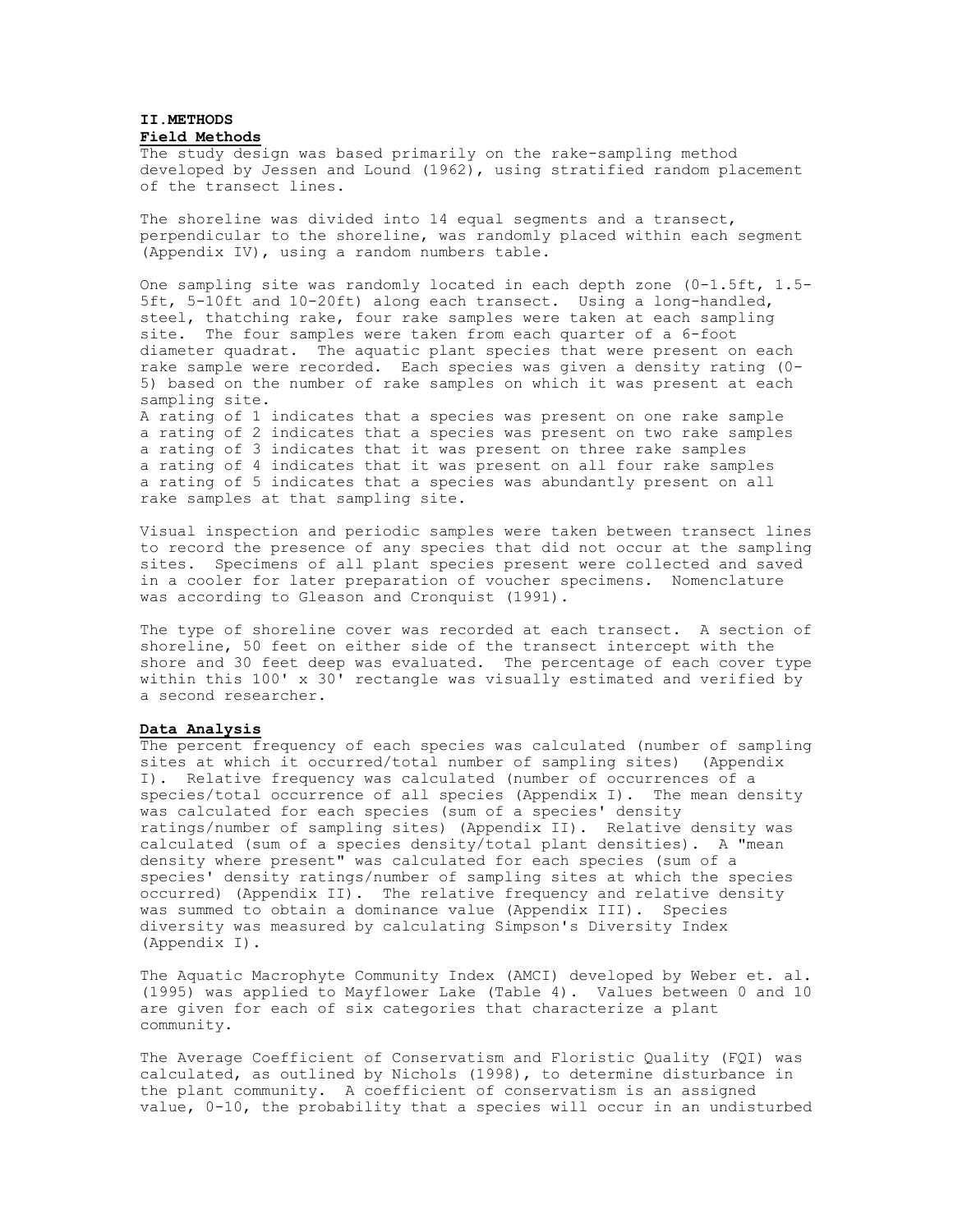habitat. The Average Coefficient of Conservatism is the mean of the Coefficients for all species found in the lake. The FQI is calculated from the Coefficient of Conservatism (Nichols 1998) and is a measure of a plant community's closeness to an undisturbed condition.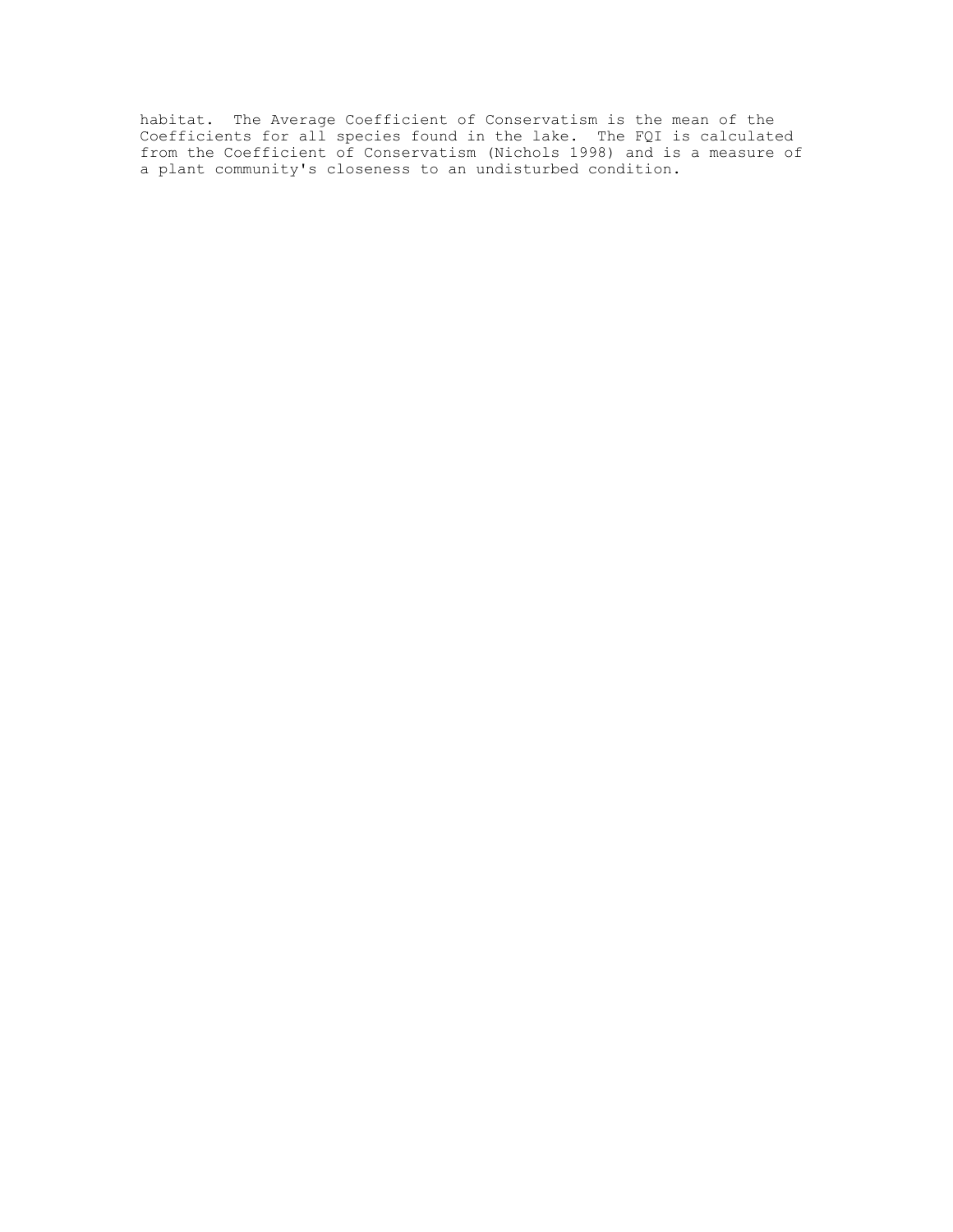# **III. RESULTS**

## **PHYSICAL DATA**

Many physical parameters impact the macrophyte community. Water quality (nutrients, algae and clarity) influence the macrophyte community as the macrophyte community can in turn modify these parameters. Lake morphology, sediment composition and shoreline use also effect the macrophyte community.

**WATER QUALITY** - The trophic state of a lake is an indication of its water quality. Phosphorus concentration, chlorophyll concentration, and water clarity data are collected and combined to determine the trophic state.

**Eutrophic lakes** are high in nutrients and therefore support a large biomass.

**Oligotrophic lakes** are low in nutrients and support limited plant growth and smaller fish populations.

**Mesotrophic lakes** have intermediate levels of nutrients and biomass.

## **Nutrients**

Phosphorus is a limiting nutrient in many Wisconsin lakes and is measured as an indication of the nutrients in a lake. Increases in phosphorus in a lake can feed algae blooms and, occasionally, excess plant growth.

**August 2000 phosphorus in Mayflower Lake was 16ug/l** This level of phosphorus in Mayflower Lake was indicative of a mesotrophic lake (Table 2).

|                                                               | Quality<br>Index | Phosphorus<br>uq/1 | Chlorophyll<br>uq/1 | Secchi<br>Disc ft. |
|---------------------------------------------------------------|------------------|--------------------|---------------------|--------------------|
| Oligotrophic                                                  | Excellent        | $<$ 1              | $\leq$ 1            | >19                |
|                                                               | Very Good        | $1 - 10$           | $1 - 5$             | $8 - 19$           |
| Mesotrophic                                                   | Good             | $10 - 30$          | $5 - 10$            | $6 - 8$            |
|                                                               | Fair             | $30 - 50$          | $10 - 15$           | $5 - 6$            |
| Eutrophic                                                     | Poor             | $50 - 150$         | $15 - 30$           | $3 - 4$            |
| Hypereutrophic                                                | Very Poor        | >150               | >30                 | >3                 |
| Mayflower Lake<br>$\lambda f + \alpha r$ Iillig (Magan (1993) | Good             | 16                 | 3.2                 | 5.5                |

#### **Table 2. Trophic Status**

After Lillie & Mason (1983) & Shaw et. al. (1993)

# **Algae**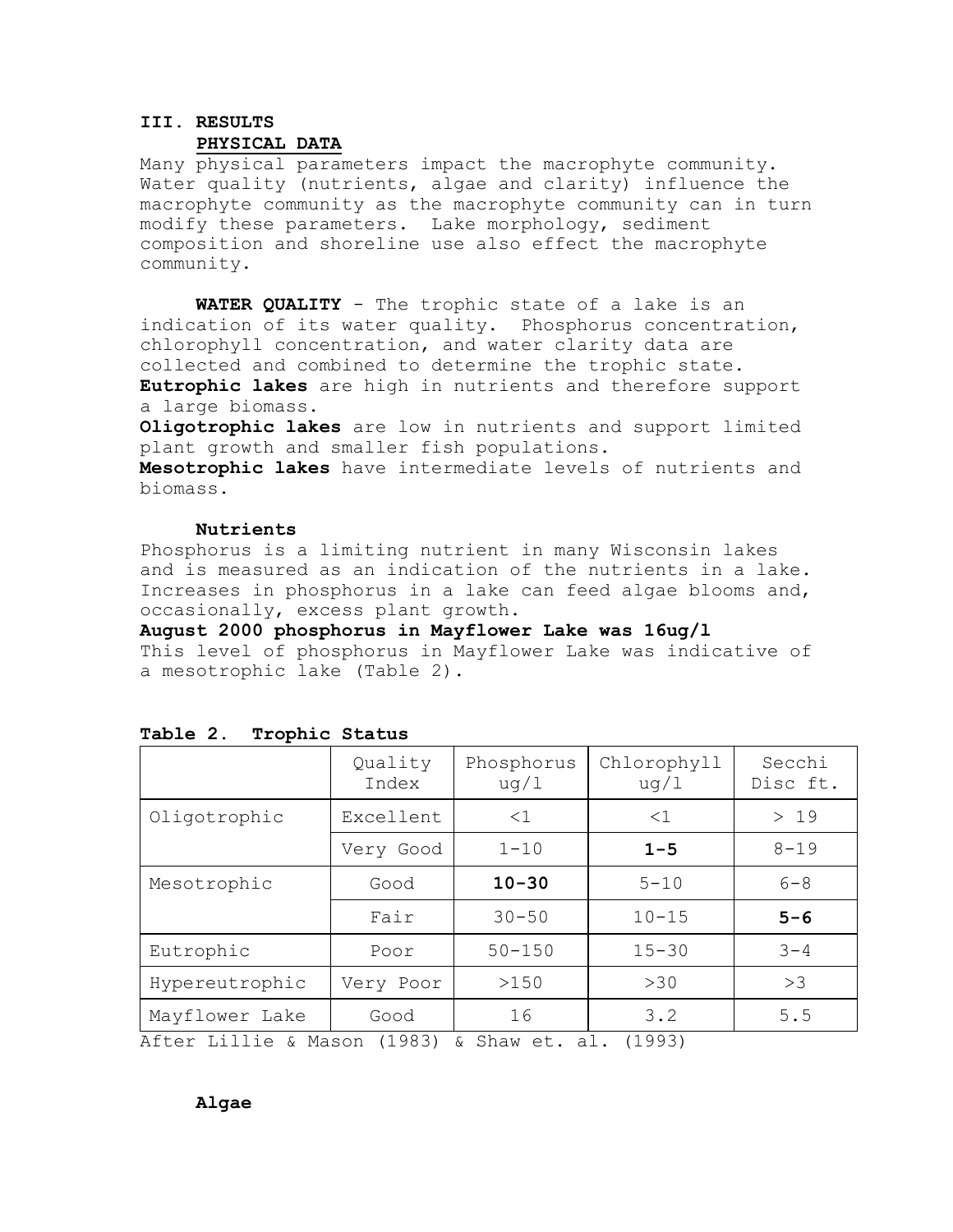Measuring chlorophyll in lake water measures algae concentrations. Algae are natural and essential in lakes, but high algae populations can increase turbidity and reduce the light available for plant growth.

**August, 2000 chlorophyll a in Mayflower Lake was 3.2 ug/l.** The chlorophyll concentration in Mayflower Lake indicates that it was an oligotrophic lake (Table 2).

## **Water Clarity**

Water clarity is a critical factor for plants. When plants receive less than  $1 - 2$ % of the surface illumination, they can not survive. Water clarity is reduced by turbidity (suspended materials such as algae and silt) and dissolved organic chemicals that color the water. Water clarity is measured with a Secchi disc that shows the combined effect of turbidity and color. **Secchi disc clarity in August 2000 was 5.5 ft.**

Secchi disc readings can be used to calculate a predicted maximum rooting depth for plants in a lake (Dunst 1982). **Based on the 2000 Secchi disc clarity, the predicted maximum rooting depth in Mayflower Lake would be 9.5 ft.** Water clarity indicates (Table 2) that Mayflower Lake was a mesotrophic lake with fair water clarity.

The combination of phosphorus concentration, chlorophyll concentration and water clarity indicates that Mayflower Lake is a mesotrophic lake with good water quality. This trophic state would favor moderate levels of plant growth and occasional algae blooms.

**LAKE MORPHOMETRY** - The morphometry of a lake is an important factor in determining the distribution of aquatic plants. Duarte and Kalff (1986) found that the slope of the littoral zone could explain 72% of the observed variability in the growth of submerged plants. Gentle slopes support more plant growth than steep slopes (Engel 1985).

Mayflower Lake has a narrow basin that is shallow and gradually sloped in the west half (Appendix IV). The littoral zone in the east end has a slightly steeper slope. Areas of the lake with shallow depths and gradual slopes would favor plant growth.

**SEDIMENT COMPOSITION** – The dominant sediment in Mayflower Lake was a mixture of sand and gravel, especially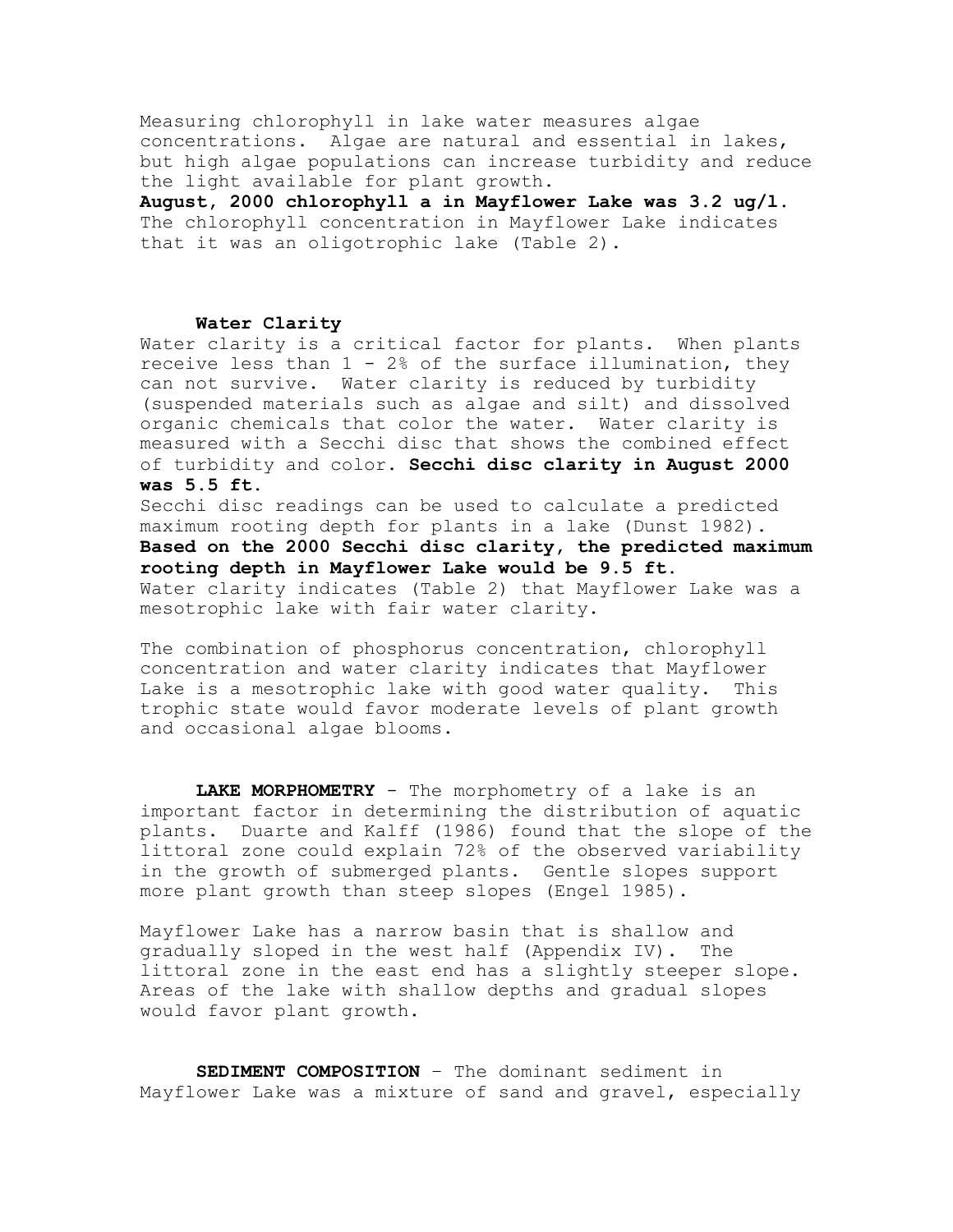in the shallow zone along the east end and along the south shore (Table 3). Sand alone was common in the 1.5-5ft depth zone.

Silt was commonly occurring, especially in the 5-17ft depth zones and in the west end of the lake. Peat was commonly found mixed with silt in the 10-17ft depth zone, occurring in the middle portion of the lake (Table 3).

| Sediment Type      |             | $0 - 1.5$ '<br>Depth | $1.5 - 5$ '<br>Depth | $5 - 10'$<br>Depth | $10 - 20'$<br>Depth | Percent of all<br>Sample Sites |
|--------------------|-------------|----------------------|----------------------|--------------------|---------------------|--------------------------------|
| Hard               | Sand/Gravel | 38%                  | 31%                  | 27%                | 30 <sub>8</sub>     | 32%                            |
| Sediments          | Sand        | 8 <sup>°</sup>       | 23%                  | 9 <sub>8</sub>     | 10%                 | 12%                            |
|                    | Sand/Rock   | 8 <sup>°</sup>       | 15%                  | 9 <sub>8</sub>     |                     | 8 <sup>°</sup>                 |
|                    | Rock/Gravel | 15%                  |                      |                    |                     | $4\%$                          |
| Mixed<br>Sediments | Sand/Silt   | 15%                  |                      |                    |                     | $4\%$                          |
| Soft               | Silt        | 15%                  | $31\%$               | 36%                | $40\%$              | 30 <sub>8</sub>                |
| Sediments          | Silt/Peat   |                      |                      | 18%                | 20 <sub>8</sub>     | 8 <sup>°</sup>                 |

**Table 3. Sediment Composition**

**SHORELINE LAND USE** – Land use practices can strongly impact the aquatic plant community and, therefore, the entire aquatic community. These practices can directly impact the plant community through increased sedimentation from erosion, increased nutrient input from fertilizer runoff and soil erosion and increased toxics from farmland and urban run-off.

Wooded cover was the most frequently encountered shoreline cover at the transects and had the highest mean coverage. Native herbaceous growth occurred at more than one-third the sample sites and wetland was also common (Table 4).

Disturbed shoreline was also common. Cultivated lawn and hard structures occurred at more than one-third of the sites and eroded areas were commonly encountered. Cultivated lawn covered nearly one-third of the shoreline (Table 4).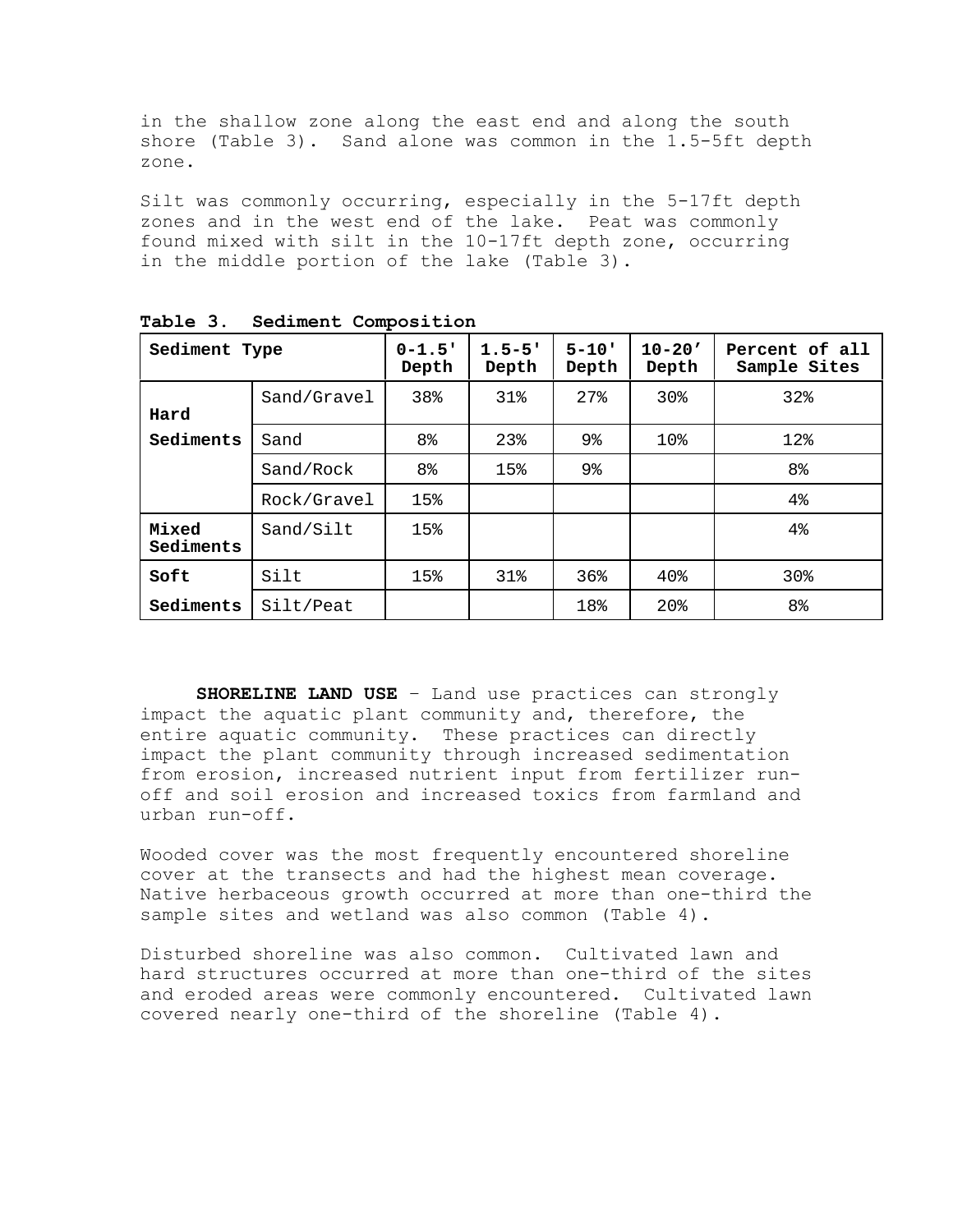| Cover Type                   |                      | Frequency of<br>Occurrences<br>at Transects | Mean %<br>Coverage |
|------------------------------|----------------------|---------------------------------------------|--------------------|
| Natural                      | Wooded               | 50%                                         | 39%                |
| Shoreline                    | Native<br>Herbaceous | 36%                                         | 4%                 |
|                              | Wetland              | 21%                                         | 18%                |
|                              | Shrub                | 14%                                         | 2%                 |
| Disturbed                    | Cultivated Lawn      | 36%                                         | 30%                |
| Shoreline<br>Hard Structures |                      | 36%                                         | 2 <sup>°</sup>     |
|                              | Eroded Soil          | 21%                                         | 1 <sup>°</sup>     |
|                              | Pavement             | $7\%$                                       | 3%                 |

**Table 4. Shoreline Land Use**

Some coverage of natural shoreline (wooded, shrub, native herbaceous, wetland) was found at 78% of the sites, with a mean coverage over the entire shore of approximately 63%. Disturbed shoreline (cultivated lawn, hard structures, eroded soil and pavement) was found at 64% of the sites and had a mean coverage of 37%.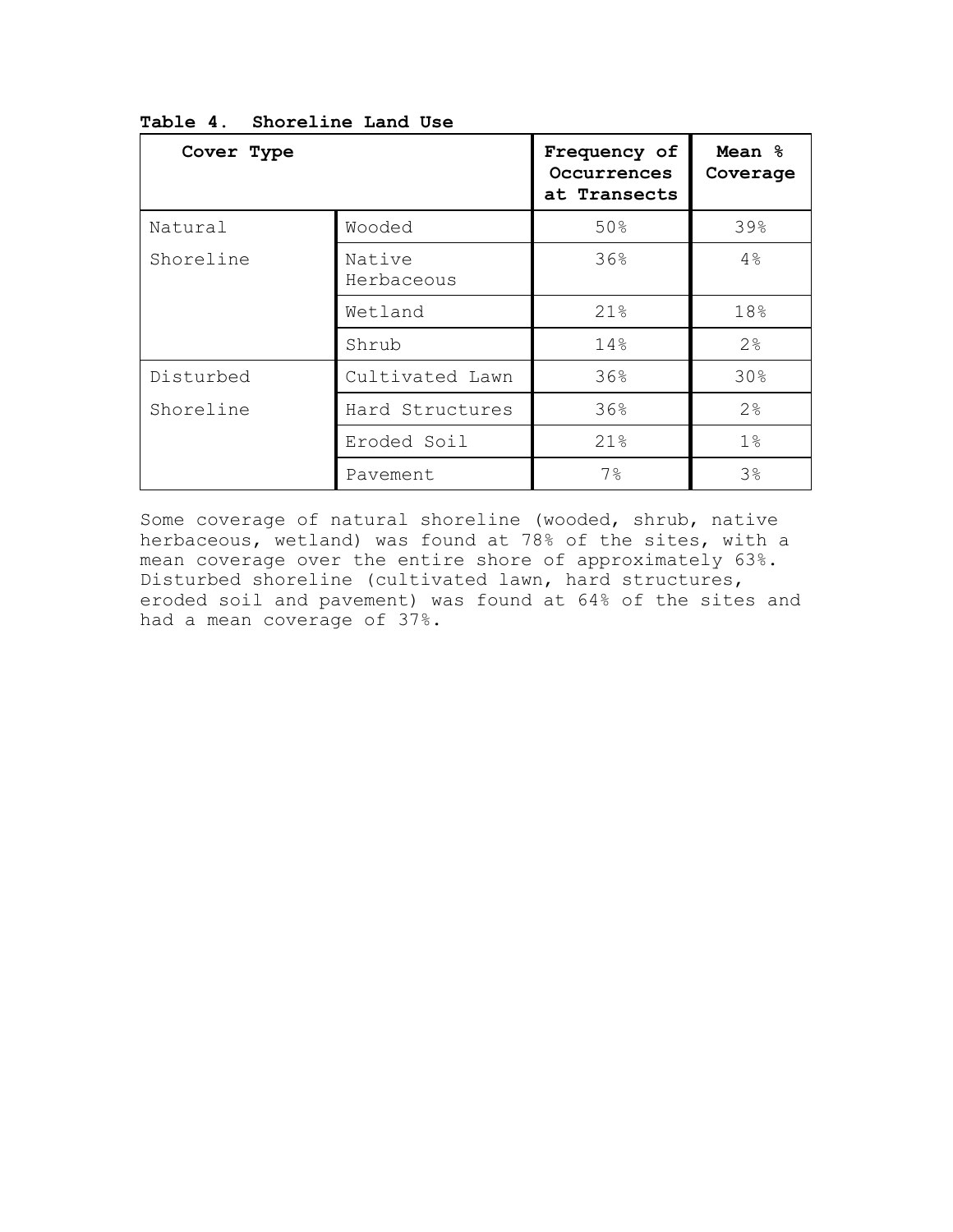# **MACROPHYTE DATA SPECIES PRESENT**

Of the 21 species found in Mayflower Lake, 6 were emergent species, 1 was a floating-leaf species and 14 were submergent species (Table 5). No non-native species, threatened or endangered species were found.

# **Table 5. Mayflower Lake Aquatic Plant Species**

|     | Scientific Name                                  | Common Name            | I. D. Code |
|-----|--------------------------------------------------|------------------------|------------|
|     | Emergent Species                                 |                        |            |
|     | 1) Carex rostrata Stokes.                        | sedge                  | carro      |
|     | 2) Eleocharis sp.                                | spike rush             | elesp      |
|     | 3) Phalaris arundinacea L.                       | reed canary grass      | phaar      |
|     | 4) Sagittaria latifolia Willd.                   | common arrowhead       | saqla      |
|     | 5) Scirpus validus Vahl.                         | softstem bulrush       | sciva      |
|     | 6) Typha latifolia L.                            | common cattail         | typla      |
|     | Floating-leaf Species                            |                        |            |
|     | 7) Nymphaea odorata Aiton.                       | white water lily       | nymod      |
|     | Submergent Species                               |                        |            |
|     | 8) Ceratophyllum demersum L.                     | coontail               | cerde      |
|     | 9) Chara sp.                                     | muskgrass              | chasp      |
|     | 10) Elodea canadensis Michx.                     | common waterweed       | eloca      |
|     | 11) Myriophyllum sibiricum Komarov.              |                        |            |
|     |                                                  | common water milfoil   | myrsi      |
|     | 12) Najas flexilis (Willd.) Rostkov and Schmidt. |                        |            |
|     |                                                  | slender naiad          | najfl      |
| 13) | Nitella sp.                                      | nitella                | nitsp      |
| 14) | Potamogeton gramineus L.                         | variable-leaf pondweed | potgr      |
| 15) | Potamogeton natans L.                            | floating-leaf pondweed | potna      |
| 16) | Potamogeton pectinatus L.                        | sago pondweed          | potpe      |
| 17) | Potamogeton praelongus Wulfen.                   |                        |            |
|     |                                                  | whitestem pondweed     | potpr      |
| 18) | Potamogeton pusillus L.                          | small pondweed         | potpu      |
| 19) | Potamogeton richardsonii (Ar. Bennett) Rydb.     |                        |            |
|     |                                                  | clasping-leaf pondweed | potri      |
| 20) | Potamogeton zosteriformis Fern.                  |                        |            |
|     |                                                  | flatstem pondweed      | potzo      |
|     | 21) Utricularia vulgaris L.                      | common bladderwort     | utrvu      |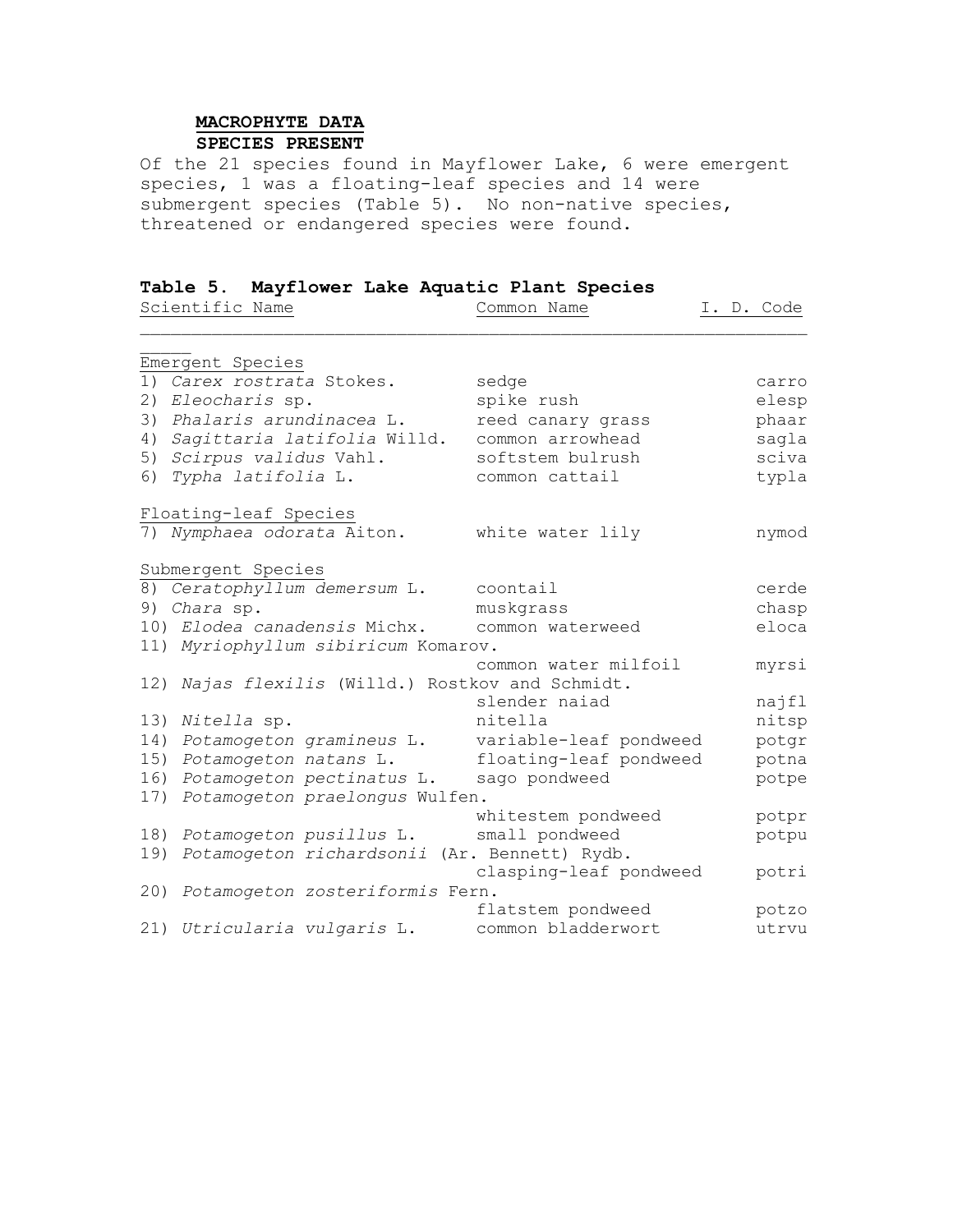**FREQUENCY OF OCCURRENCE**



*Myriophyllum sibiricum* was the most frequently occurring species in Mayflower Lake in 2002, (33% of sample sites) (Figure 1). *Chara* sp. and *Nymphaea odorata* were also a commonly occurring species, (20%, 20%). **Figure 1. Macrophyte frequencies in Mayflower Lake**

Flamentous algae occurred at 21% of the sample sites, mainly in the west end of the lake. Filamentous algae occurred at: 7% of the sites in the 0-1.5ft depth zone 15% of the sites in the 1.5-5ft depth zone 36% of the sites in the 5-10ft depth zone 30% of the sites in the 10-17ft depth zone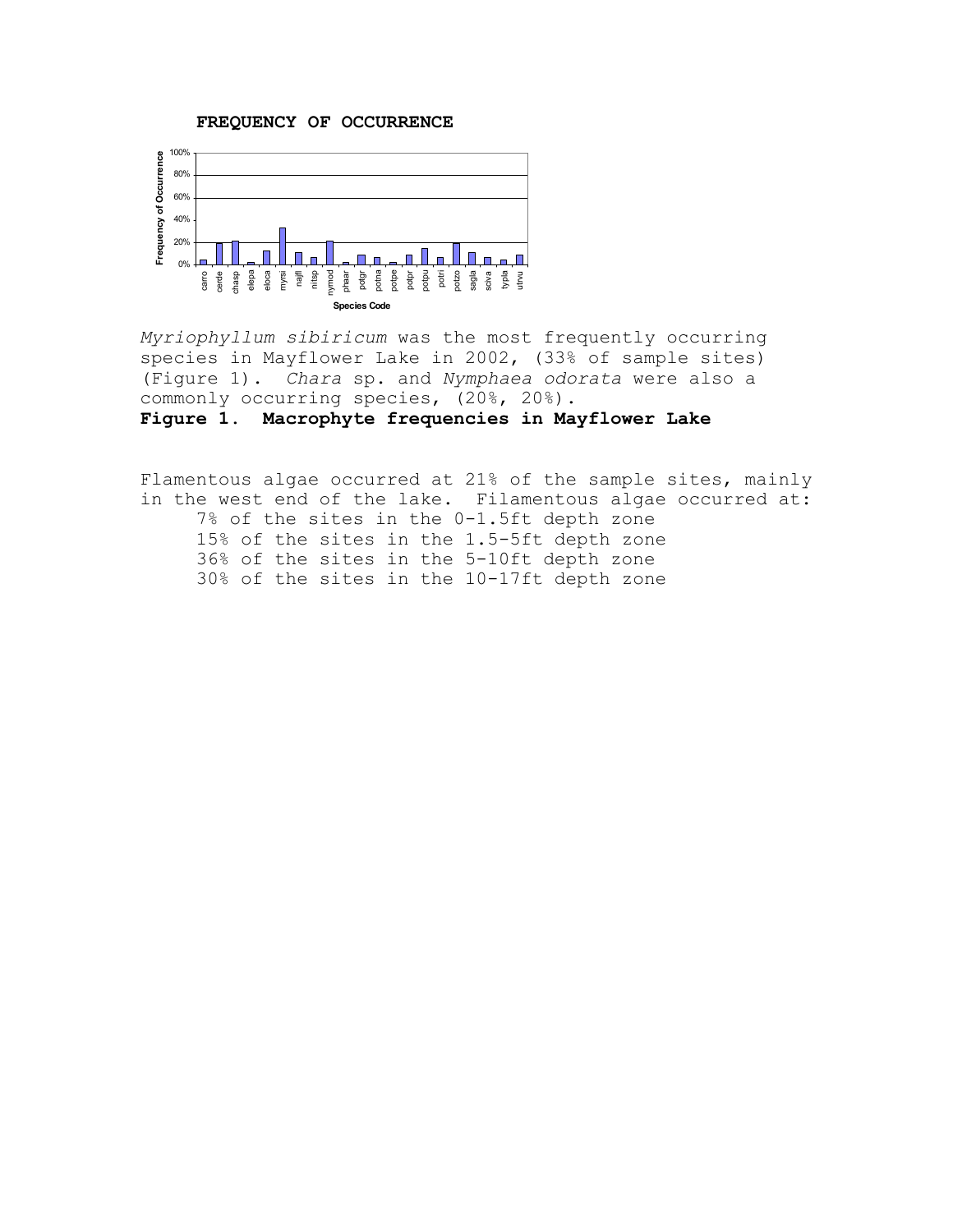



*Myriophyllum sibiricum* and *Nymphaea odorata* had the highest mean densities (0.77 and 0.73 on a density scale of 1-4) in Mayflower Lake (Figure 2).

**Figure 2. Densities of macrophytes in Mayflower Lake, 2002**

*Typha latifolia* had a "mean density where present" of (4.0). Its "mean density where present" indicates that, where *T. latifolia* occurred, it exhibited a dense growth form in Mayflower Lake, even though it occurred at a limited number of sites (Appendix II). *Chara* sp. and *Nymphaea odorta* were two other species in Mayflower Lake that had "densities where present" of 2.5 or more, indicating that they exhibited a growth form of above average density (Appendix II).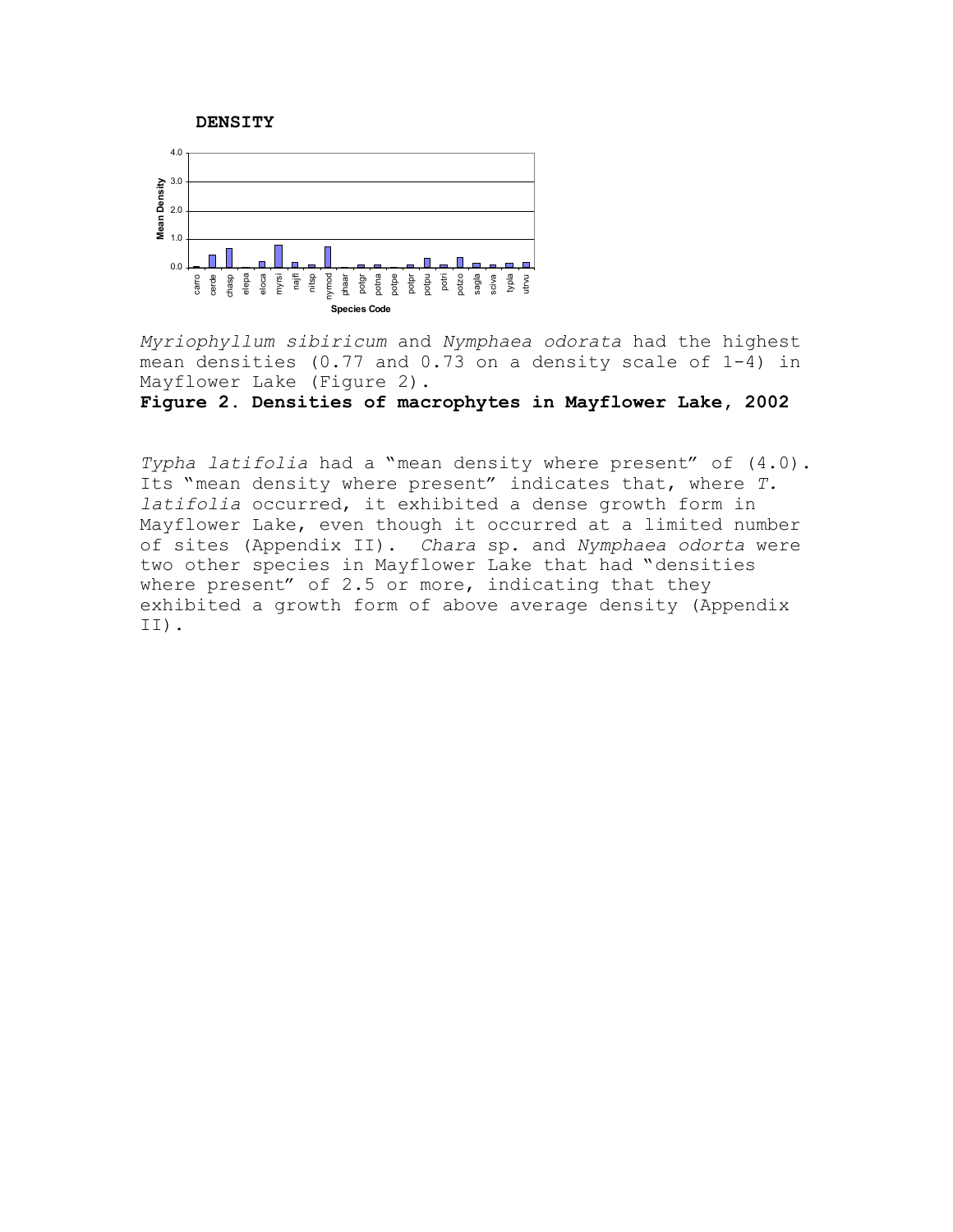

Combining relative frequency and relative density into a Dominance Value illustrates how dominant a species is within the macrophyte community (Appendix III). Based on the Dominance Value, *Myriophyllum sibiricum* was the dominant aquatic plant species in Mayflower Lake (Figure 3). *Nymphaea odorata* and *Chara* sp. were sub-dominant.

**Figure 3. Dominance within the macrophyte community, of the most prevalent aquatic macrophytes in Mayflower Lake, 2002.**



*Nymphaea odorata,* a sub-dominant species, dominated the 0- 1.5ft depth zone (Appendices I, II) and was found at its highest frequency and density in this depth zone (Figure 4, 5). *N. odorata* declined with increasing depth.

**Figure 4. Frequency of occurrence of prevalent macrophytes in Mayflower Lake, by depth zone.**

*Chara* sp., another sub-dominant species, dominated the 1.5- 5ft depth zone (Appendices I, II) and was found at its highest frequency and density in this depth zone (Figure 4, 5).

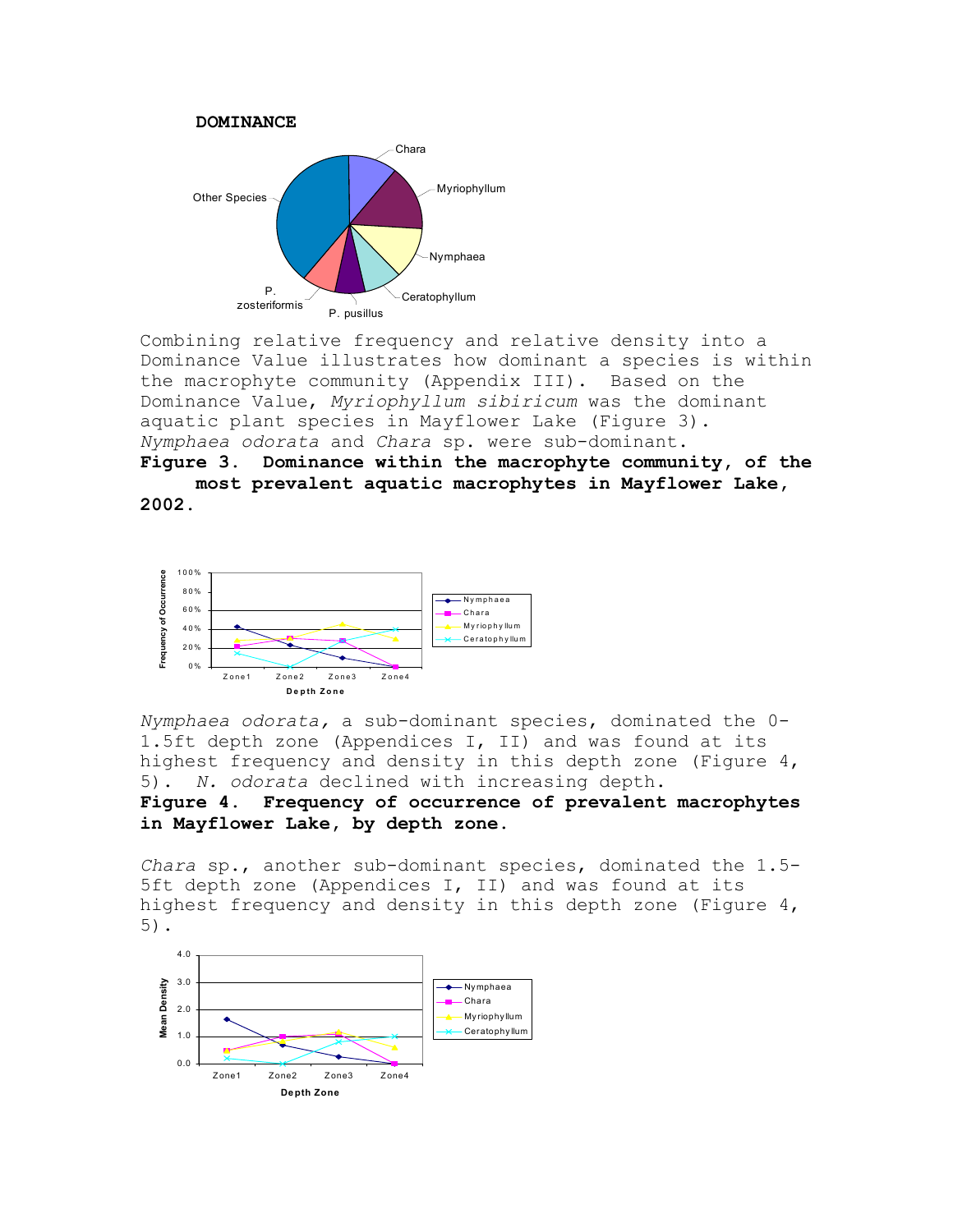## **Figure 5. Density of prevalent macrophytes by depth zone.**

*Myriophyllum sibiricum*, the dominant species, dominated the 5-10ft depth zone (Appendices I, II) and occurred at its highest frequency and density in this depth zone (Figure 4, 5).

Another prevalent species, *Ceratophyllum demersum*, dominated the 10-17ft depth zone and occurred at its highest frequency and density in this depth zone (Figure 4, 5).

## **DISTRIBUTION**

Aquatic macrophytes occurred mainly in the west end of Mayflower Lake. The dominant and prevalent species were found only in the western two-thirds of Mayflower Lake.

Over the whole lake, 33% of the sampling sites were vegetated, with rooted macrophytes. Macrophytes were found up to a maximum depth of 13 feet, with *Ceratophyllum demersum, Myriophyllum sibiricum* and *Potamogeton zosteriformis* at the maximum rooting depth. This rooting depth is deeper than the predicted maximum rooting depth of 9.5, based on water clarity.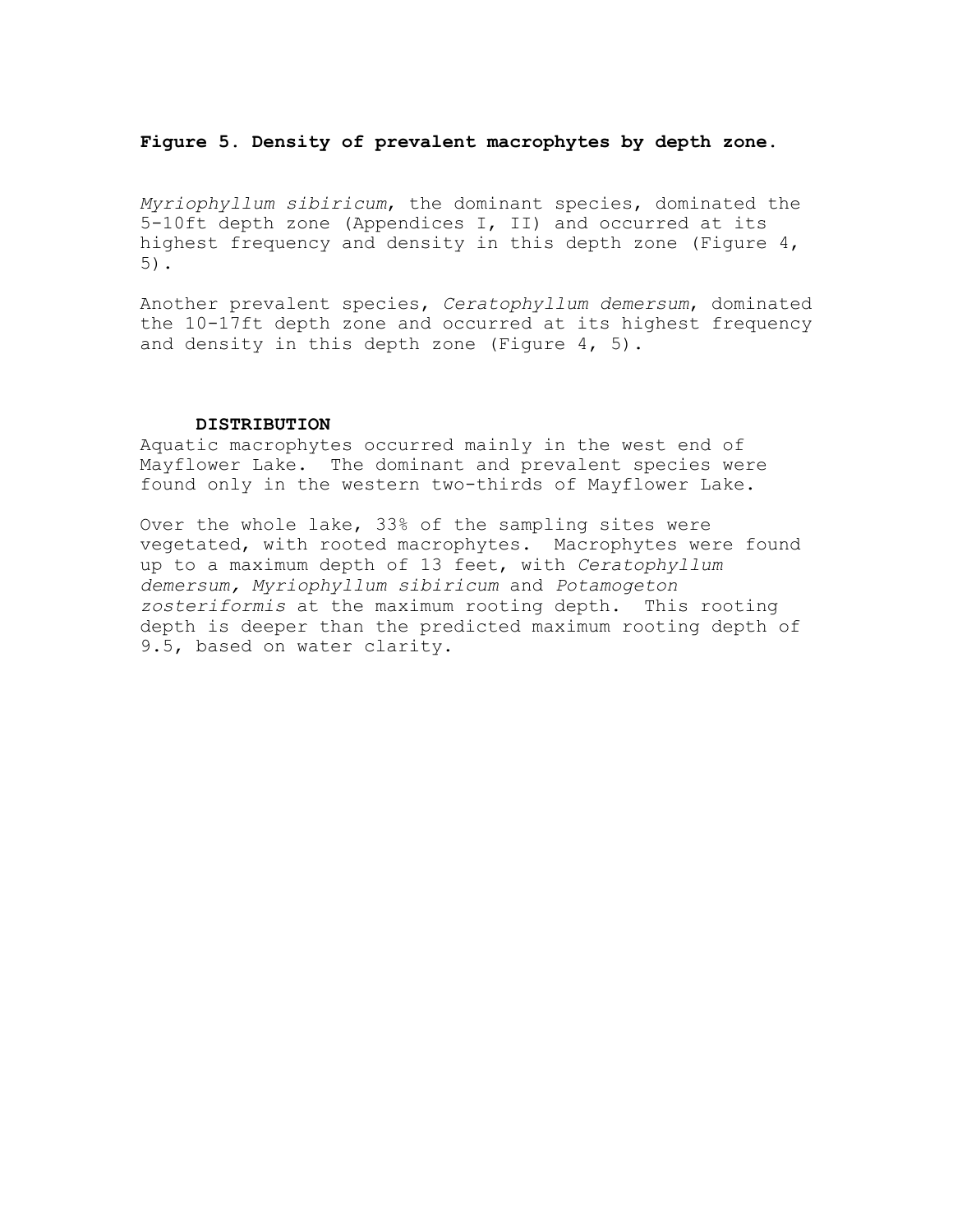The 0-1.5ft depth zone supported the greatest amount of plant growth. The highest total occurrence and total



density of plant

growth was recorded in the 0-1.5ft depth zone (Figure 6). **Figure 6. Total occurrence and density of plants by depth zone.**



The highest percentage of vegetated sites and the greatest mean number of species per site were also found in the 0-1.5 ft. depth zone (Figure 7).

**Figure 7. Percentage of vegetated site and mean number of species per site in Mayflower Lake, by depth zone.**

The mean number of species found at each sampling sites was 2.25 25 sites had 0 species 3 sites had 1 species 3 sites had 2 species 3 sites had 3 species 4 sites had 4 species 1 sites had 5 species 3 sites had 6 species 1 sites had 7 species 2 sites had 8 species 3 sites had 9 species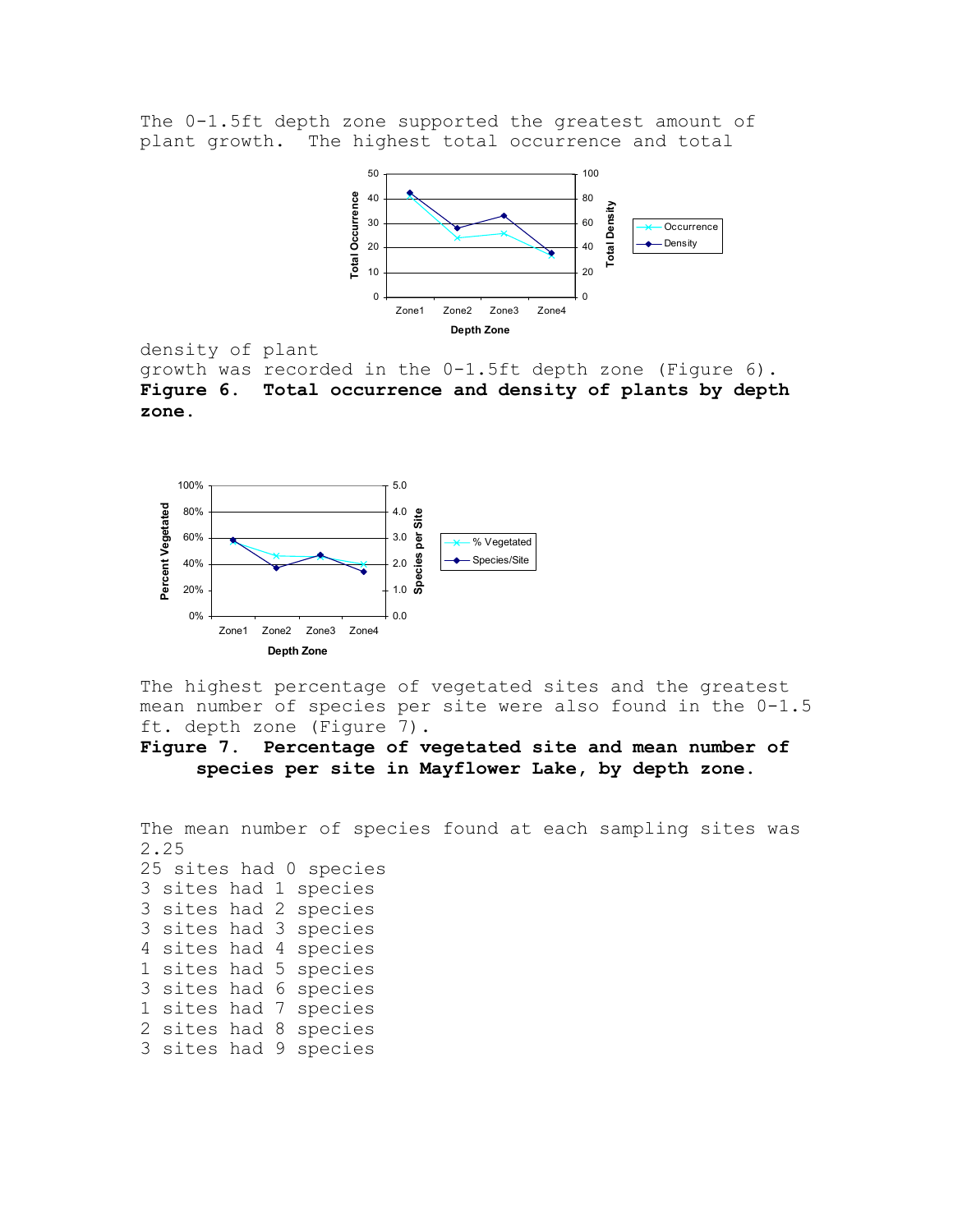**INFLUENCE OF SEDIMENT** - Some plants depend on the sediment in which they are rooted for their nutrients. The richness or sterility and texture of the sediment will determine the type and abundance of macrophyte species that can survive in a location.

Sand/gravel mixtures were the predominant sediment found in Mayflower Lake and may limit plant growth due their highdensity (Barko and Smart 1986). Only 9% of the sites with sand/gravel sediment were vegetated (Table 6). Other highdensity sediments (sand/rock and rock/gravel) did not support any vegetation in Mayflower Lake. Sand supported vegetation at 50% of the sites

Silt sediments, which were common at the sample sites in Mayflower Lake, are intermediate density sediments. The availability of mineral nutrients for growth is highest in sediments of intermediate density (Barko and Smart 1986). Silt sediments supported abundant vegetation; 78% of these sites were vegetated.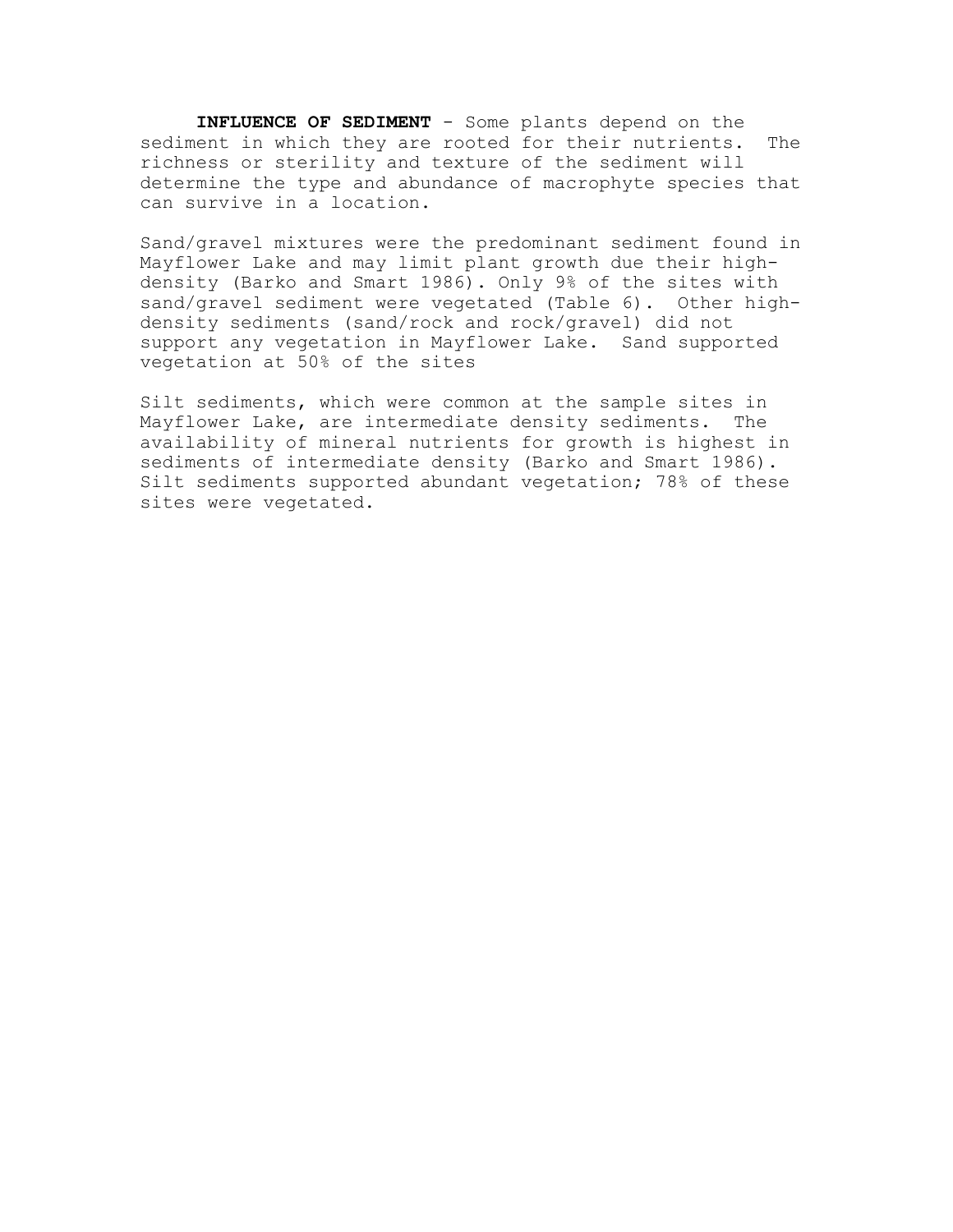Silt mixed with peat supported vegetation at 75% of the sites at which it occurred; silt mixed with sand supported vegetation at all of the sites at which it occurred. These favorable sediments had a lower occurrence in Mayflower Lake (Table 6).

| Sediment Type      |             | Percent of<br>all Sample<br>Sites | Percent<br>Vegetated |
|--------------------|-------------|-----------------------------------|----------------------|
| Hard               | Sand/Gravel | 32 <sub>8</sub>                   | 9%                   |
| Sediments          | Sand        | $12$ %                            | 50%                  |
|                    | Sand/Rock   | 8 <sup>°</sup>                    | 0 <sup>8</sup>       |
|                    | Rock/Gravel | 4%                                | 0 <sup>8</sup>       |
| Mixed<br>Sediments | Sand/Silt   | $4\%$                             | 100%                 |
| Soft               | Silt        | 30 <sub>8</sub>                   | 78%                  |
| Sediments          | Silt/Peat   | 8 <sup>°</sup>                    | 75%                  |

**Table 6. Sediment Influence**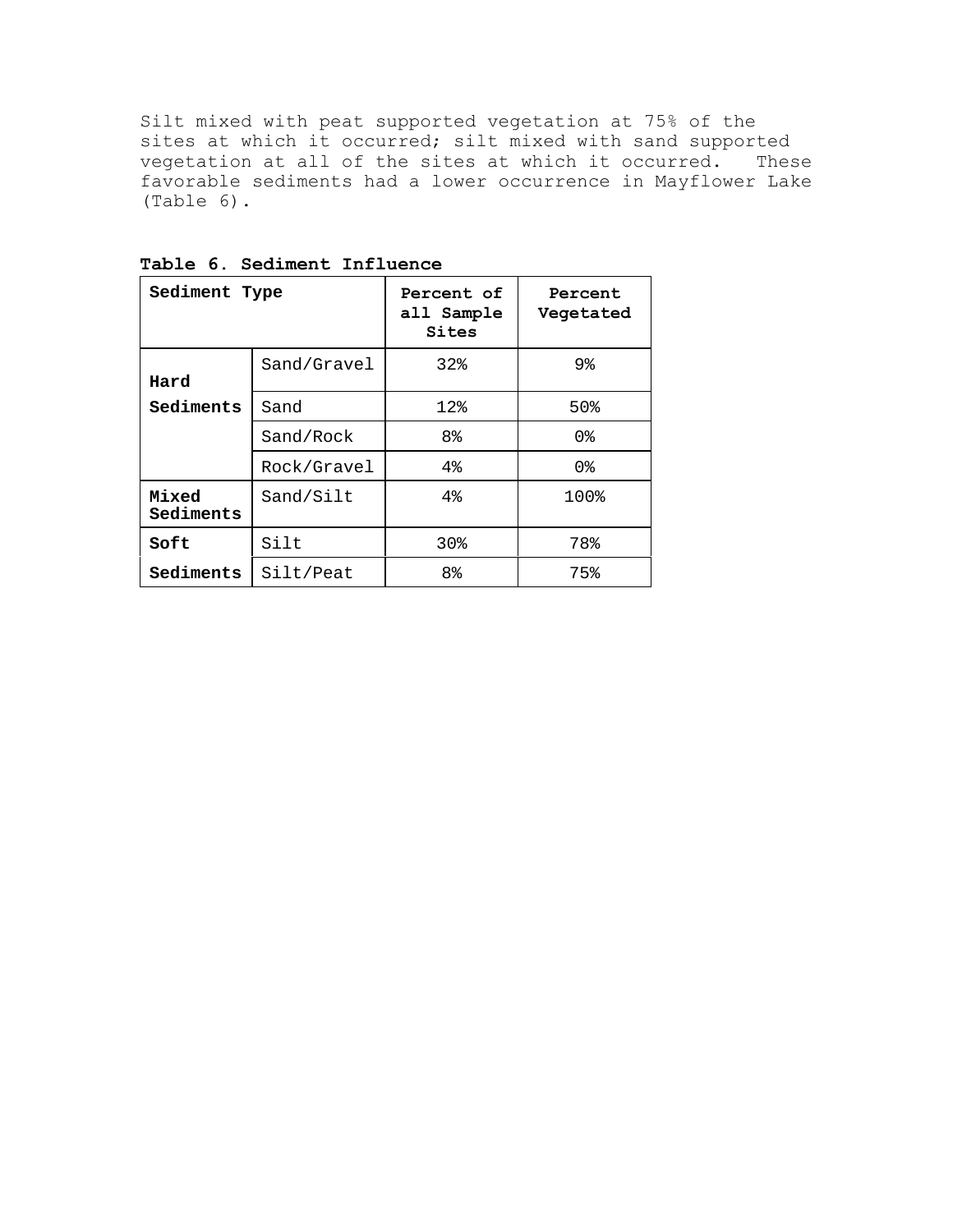# **THE COMMUNITY**

Simpson's Diversity Index was 0.93, indicating very good species diversity. A rating of 1.0 would mean that each plant in the lake would be a different species (the most diversity achievable).

The Aquatic Macrophyte Community Index (AMCI) for Mayflower Lake (Table 7) is 44. This is above average quality (40) for lakes in Wisconsin. The highest value for this index is 60.

| Category                     |                   | Value |
|------------------------------|-------------------|-------|
| Maximum Rooting Depth        | 3.9 meters        | 6     |
| % Littoral Zone<br>Vegetated | 48%               | 10    |
| Simpson's Diversity          | 0.93              | 10    |
| # of Species                 | 21 (no exotics)   | 8     |
| ⊱<br>Submergent Species      | 67% Rel. Freq.    | 8     |
| % Sensitive Species          | 6% Relative Freq. | 2     |
| Totals                       |                   | 44    |

**Table 7. Aquatic Macrophyte Community Index**

The Average Coefficient of Conservatism for Mayflower Lake was in the lowest quartile for all Wisconsin lakes analyzed and below the mean for lakes in the North Central Hardwood Region (Table 8). This suggests that the aquatic plant community in Mayflower Lake are among the group of lakes most tolerant of disturbance in Wisconsin and more disturbance tolerant than the average lake in the North Central Hardwoods Region.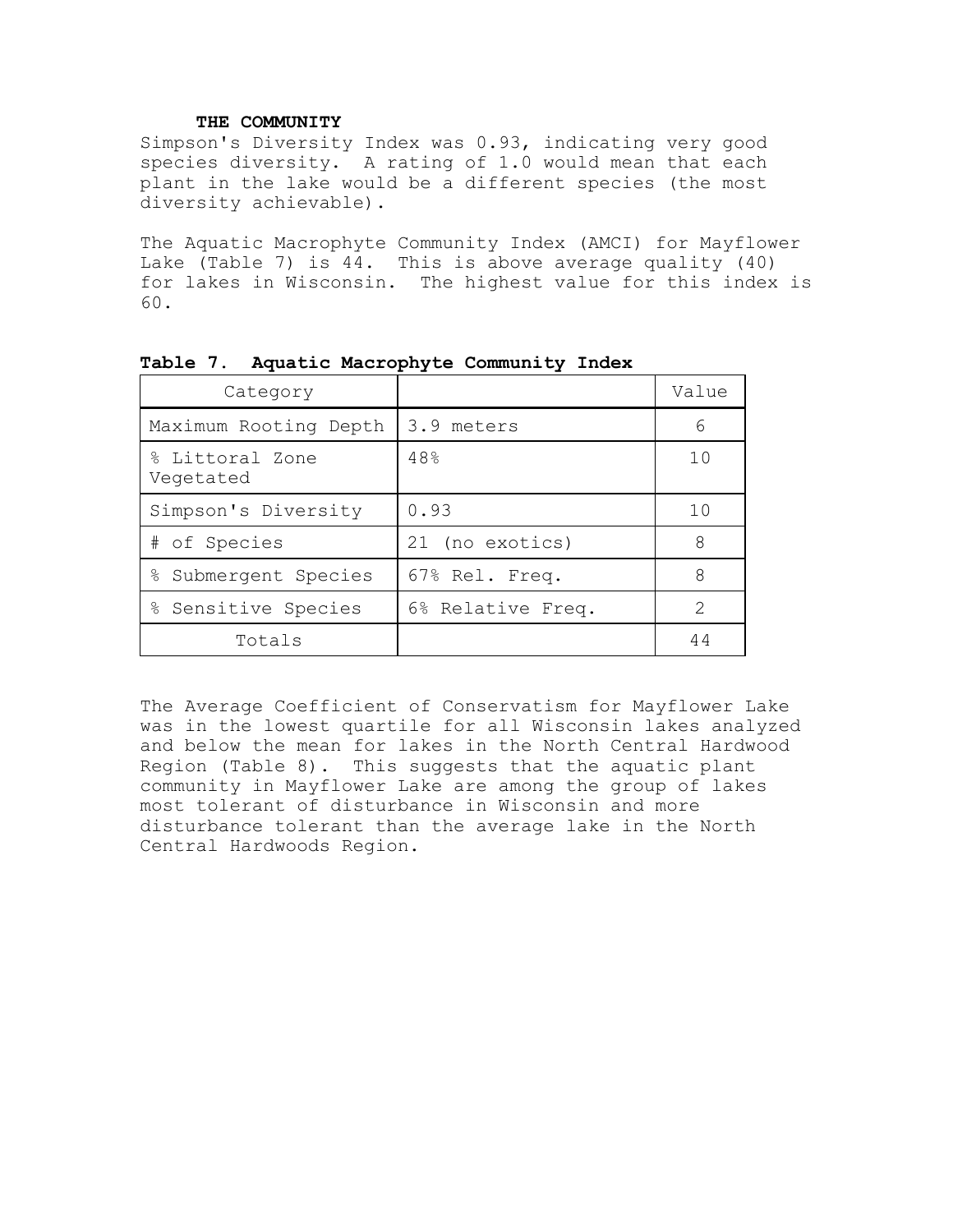**Table 8. Floristic Quality and Coefficient of Conservatism of Mayflower Lake, Compared to Wisconsin Lakes and Northern Wisconsin Lakes.**

|              | (C) Average    | Floristic        |
|--------------|----------------|------------------|
|              | Coefficient of | Quality (FQI) #  |
|              | Conservatism t |                  |
| Wisconsin    | 5.5, 6.0, 6.9  | 16.9, 22.2, 27.5 |
| Lakes *      |                |                  |
| NCHR $\star$ | 5.2, 5.6, 5.8  | 17.0, 20.9, 24.4 |
| Mayflower    | 5.29           | 24.22            |
| Lake 2002    |                |                  |

**\*** - Values indicate the highest value of the lowest quartile, the mean and the lowest value of the upper quartile.

**†** - Average Coefficient of Conservatism for all Wisconsin lakes ranged from a low of 2.0 (the most disturbance tolerant) to a high of 9.5 (least disturbance tolerant).

**‡** - lowest Floristic Quality was 3.0 (farthest from an undisturbed condition) and the high was 44.6 (closest to an undisturbed condition).

The Floristic Quality of the plant community in Mayflower Lake was above average for Wisconsin lakes and North Central Hardwood Lakes (Table 8). This suggests that the plant community in Mayflower Lake is closer to an undisturbed condition than the average lake in Wisconsin or North Central Hardwood Region.

Disturbances can be of many types:

- 1) Direct disturbances to the plant beds result from activities such as boat traffic, plant harvesting, chemical treatments, the placement of docks and other structures and fluctuating water levels.
- 2) Indirect disturbances are the result of factors that impact water clarity and thus stress species that are more sensitive: resuspension of sediments, sedimentation from erosion and increased algae growth due to nutrient inputs.
- 3) Biological disturbances include the introduction of a non-native or invasive plant species, grazing from an increased population of aquatic herbivores and destruction of plant beds by the fish population.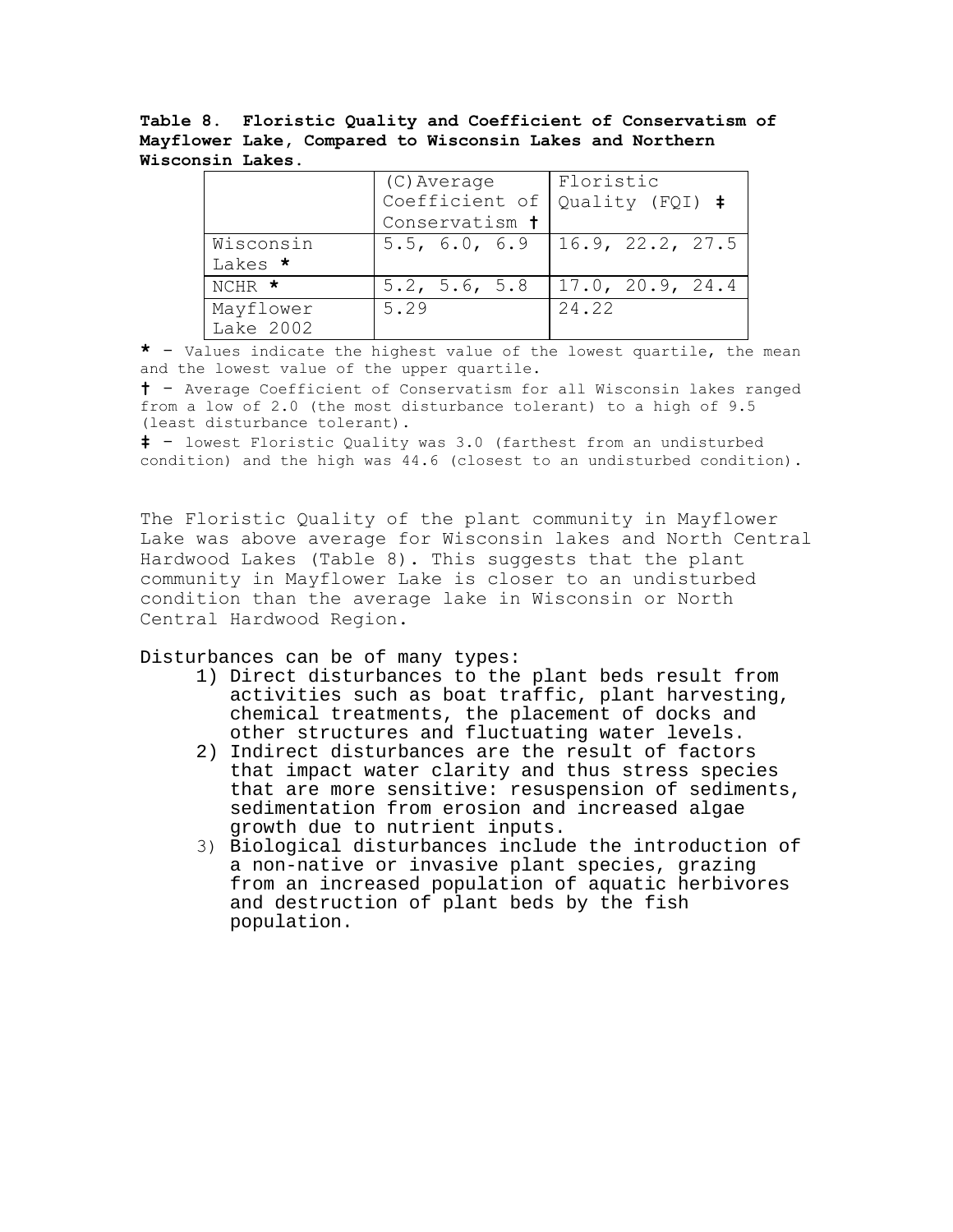## **V. DISCUSSION**

Based on water clarity, chlorophyll and phosphorus data, Mayflower Lake is a mesotrophic lake with fair water clarity and good water quality. The watershed to lake ratio is small, therefore the watershed would not likely be a large source of nutrient input. Filamentous algae commonly occurred, especially in the west end of the lake and at depths greater than 5 feet.

Adequate nutrients and the shallow depth and gradually sloped littoral zone in the west portion of Mayflower Lake favor macrophyte growth. The dominance of high-density sand and sand/gravel sediments in Mayflower Lake may limit plant growth. Favorable silt sediments are more common in the deeper water, below the photic zone.

Some attempts to chemically treat plant growth with broadspectrum have been conducted in Mayflower Lake in the past (1971-1992). These treatments impacted large areas of the lake, as much as 2000 feet of continuous littoral zone in some years.

The treatments were approved in spite of objections of wildlife biologists concerning the loss of habitat. Two species that occurred in the treatment areas are no longer found in Mayflower Lake: *Nuphar variegata, Potamogeton amplifolius*. If the treatments eliminated these two species, that is unfortunate, since these species are considered premier habitat components.

There are other disadvantages of chemical treatments besides the loss of habitat provided by the aquatic plants. Chemically treating the plants releases nutrients into the lake water for algae growth. Treatments create open, disturbed areas that are prime areas for colonization of more invasive plant species.

Future chemical treatments are not advisable. Mayflower Lake does not have an over-abundance of aquatic plant growth and the species that occur in Mayflower Lake are not species that typically cause nuisance growth.

Most of the rooted aquatic plant growth occurred in the west half of Mayflower Lake. Aquatic plants occurred at 33% of the sites, to a maximum depth of 13 feet. This maximum rooting depth is greater than the predicted maximum rooting depth of 9.5 ft. This is likely due to better water clarity early in the season when plant growth is beginning.

The highest total occurrence of plants, highest total density of plants, the greatest percentage of vegetated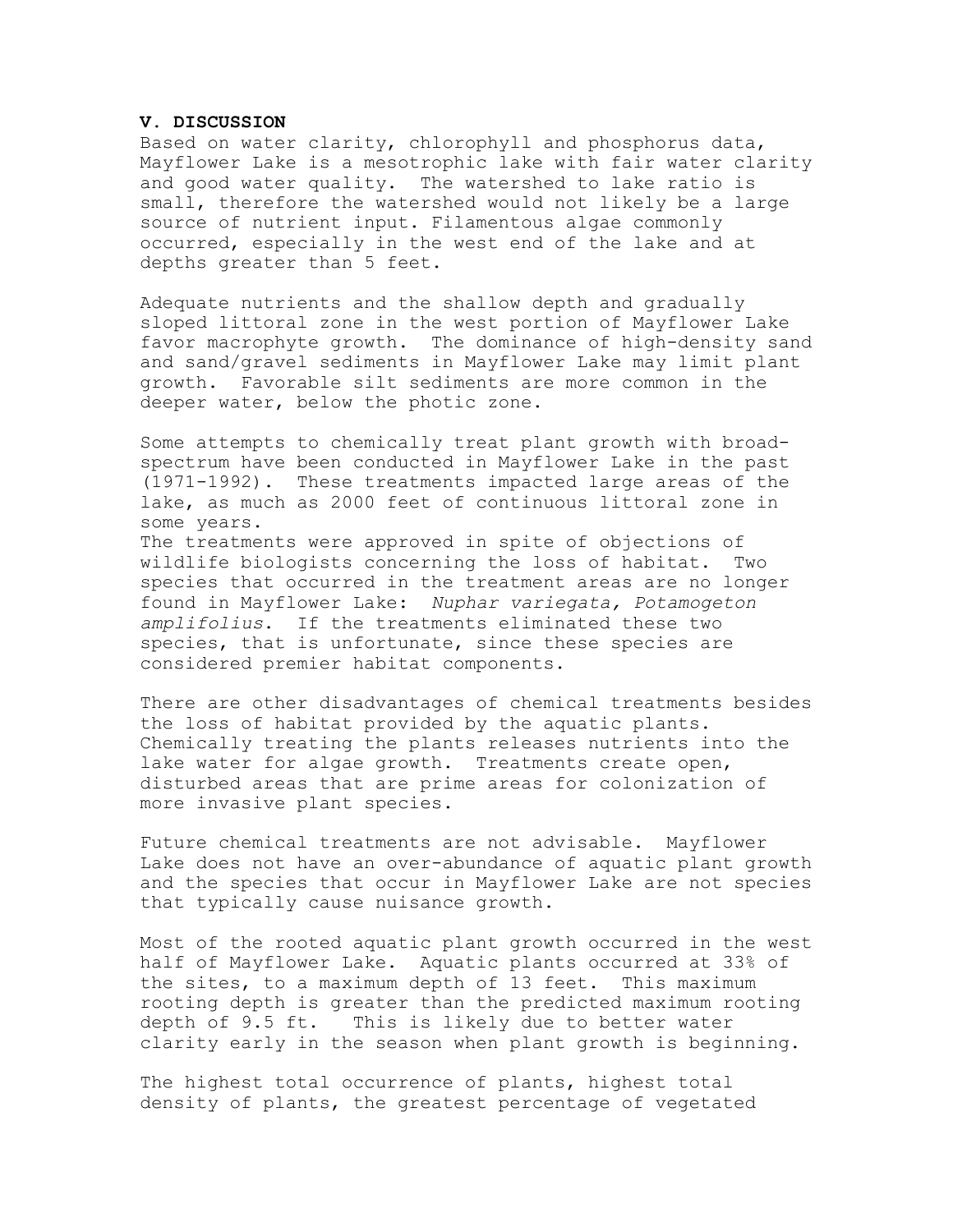sites and the largest mean number of species per sample site occurred in the shallowest depth zone (0-1.5ft).

*Myriophyllum sibiricum* was the dominant macrophyte species in Mayflower Lake, especially in the 5-10ft depth zone, occurring at one-third of the sample sites. *Chara* sp. and *Nymphaea odorata* were sub-dominant macrophyte species in Mayflower Lake and exhibited a growth form of above average density. *Typha latifolia* also exhibited a dense growth form in Mayflower Lake. *Chara* sp. dominated the 1.5-5ft depth zone; *N. odorata* dominated the 0-1.5ft depth zone and occurred only in the far west end of the lake on silt sediments.

*Myriophyllum spicatum*, Eurasian watermilfoil, was listed during a pre-treatment assessment. It is doubtful that this species occurred in Mayflower Lake at that time. It was likely confused with the native milfoil, *Myriophyllum sibiricum,* which occurs in Mayflower Lake*.*

The Aquatic Macrophyte Community Index (AMCI) for Mayflower Lake was 44, indicating that the quality of the macrophyte community in Mayflower Lake is above average (40) for Wisconsin lakes. Simpson's Diversity Index (0.93) indicates that the macrophyte community had a very good diversity of species. The mean number of species per sample site was 2.25.

The Average Coefficient of Conservatism and the Floristic Quality Index suggests that Mayflower Lake has been impacted by an average amount of disturbance as compared to lakes in Wisconsin and in the North Central Hardwoods Region of Wisconsin.

Mayflower Lake is protected by a high coverage of natural shoreline (wooded, shrub, native herbaceous growth and wetland). However, disturbed shoreline covered 37% of the shore. Two types of disturbed cover, cultivated lawn and hard structures occurred at 36% of the sample sites and cultivated lawn covered 30% of the shoreline. Areas with cultivated lawn could result in increased run-off of lawn fertilizers, pesticides and pet wastes into the lake. Preserving and expanding the buffer of natural vegetation along the shore will help prevent shoreline erosion and reduce additional nutrient/chemical run-off that can add to algae growth and sedimentation of the lake bottom.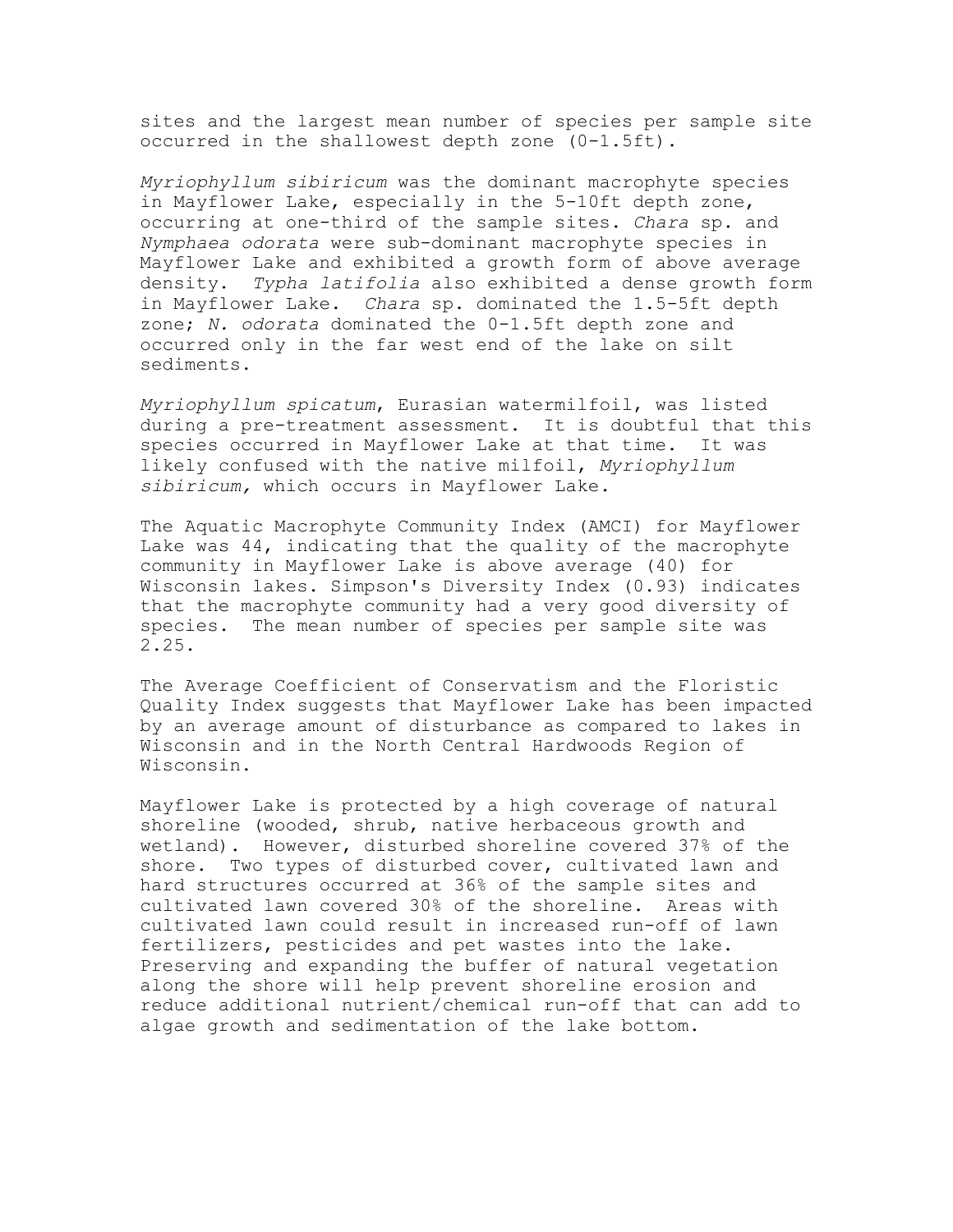## **VI. CONCLUSIONS**

Mayflower Lake is a mesotrophic lake with good water quality and fair water clarity. Filamentous algae is common, especially at depths greater than 5 feet and in the west end of the lake. Water quality sampling in 1997 and 2002 suggests that nutrients and algae increased slightly from 1997 to 2002 and water clarity decreased during the same time period. The small watershed to lake ratio suggests that the watershed is not likely the source of added nutrients, but more likely, the nutrient source is internal loading or run-off from the lakeshore properties.

The quality of the aquatic plant community is above average for Wisconsin lakes and is characterized by very good species diversity and an average tolerance to disturbance. Nearly all aquatic plant growth is found in the west end of Mayflower Lake.

The macrophyte community colonized one-third of the littoral zone to a maximum depth of 13 feet. The 0-1.5 ft. depth zone supported the most abundant aquatic plant growth. Adequate nutrients and a gradually-sloped littoral zone in the shallow end of the lake favor plant growth. The dominance of high-density sediments can limit aquatic plant growth.

*Myriophyllum sibiricum* is the dominant species within the plant community, especially in the 5-10ft depth zone. *Chara* sp, and *Nymphaea odorata* were sub-dominant species, especially in the 0-5ft depth zone.

A healthy aquatic plant community plays a vital role within the lake community. This is due to the role plants play in 1) improving water quality 2) providing valuable habitat resources for fish and wildlife 3) resisting invasions of non-native species and 4) checking excessive growth of tolerant species that could crowd out the more sensitive species, thus reducing diversity.

1) Macrophyte communities improve water quality in many ways: they trap nutrients, debris, and pollutants entering a water body; they absorb and break down some pollutants; they reduce erosion by damping wave action and stabilizing shorelines and lake bottoms; they remove nutrients that would otherwise be available for algae blooms (Engel 1985).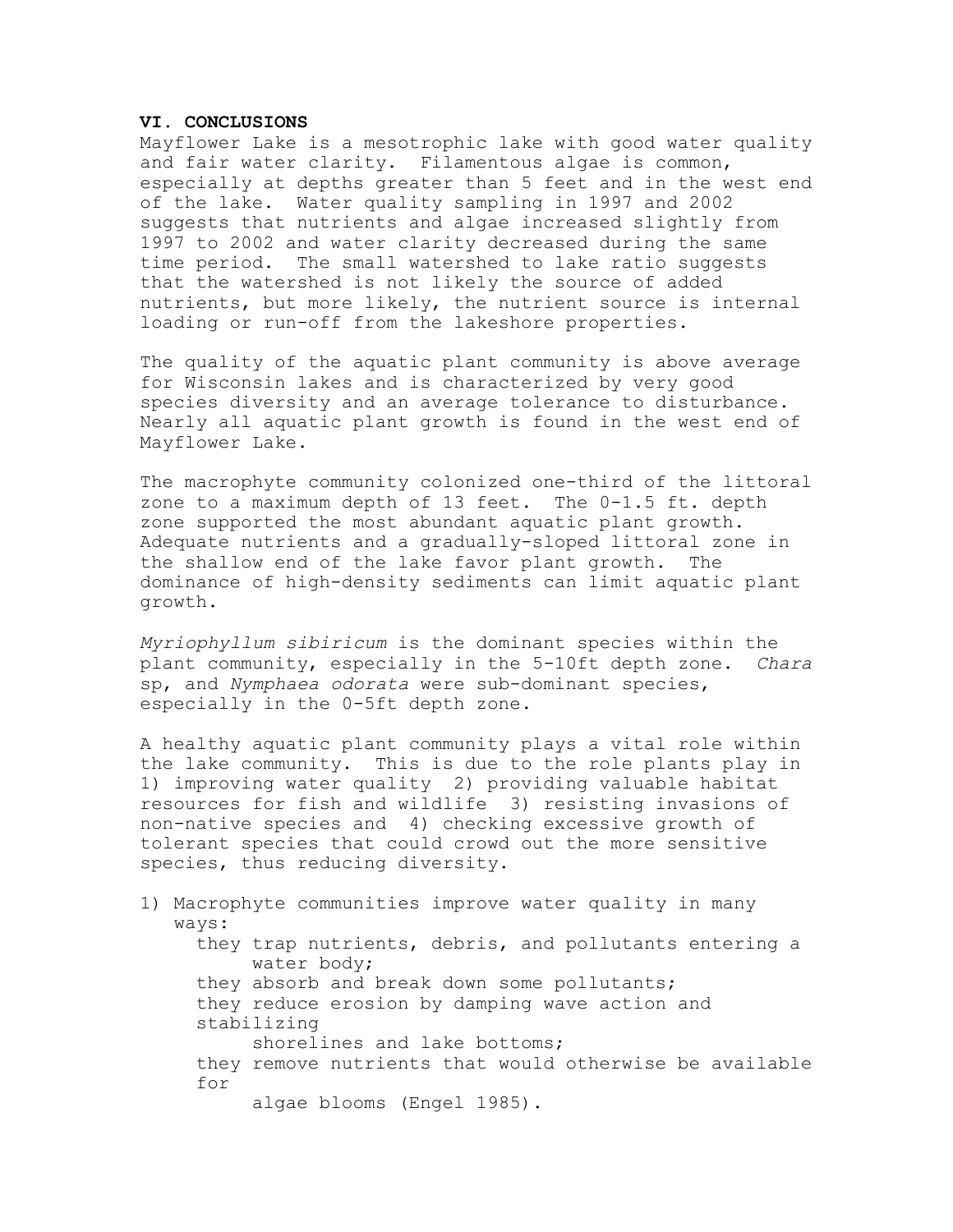2) Aquatic plant communities provide important fishery and wildlife resources. Plants (including algae) start the food chain that supports many levels of wildlife, and at the same time produce oxygen needed by animals. Plants are used as food, cover and nesting/spawning sites by a variety of wildlife and fish (Table 9). Plant cover within the littoral zone of Mayflower Lake is 33% and is adequate (25- 85%) to support a balanced fishery.

Compared to non-vegetated lake bottoms, macrophyte beds support larger, more diverse invertebrate populations that in turn will support larger and more diverse fish and wildlife populations (Engel 1985). Additionally, mixed stands of macrophytes support 3-8 times as many invertebrates and fish as monocultural stands (Engel 1990). Diversity in the plant community creates more microhabitats for the preferences of more species. Macrophyte beds of moderate density support adequate numbers of small fish without restricting the movement of predatory fish (Engel 1990).

As a shallow lake, Mayflower Lake is a unique resource that<br>can not be forced to act like a deep-water lake. Shallow can not be forced to act like a deep-water lake. lakes exist as two, alternate types:

- 1) clear water with abundant aquatic plant growth or
- 2) murky, algae-dominated with sparse aquatic plant growth

Once the balance is tipped from a clear water state to a turbid water state, it is very hard to bring a shallow lake back to a clear water state. Shallow lakes are much more susceptible to certain disturbances than deep water lakes. Wind has a much greater impact on shallow lakes. A 10-25 mph wind can resupsend the sediments in a shallow lake. A 25hp motor can disturb sediments 10 ft. below the surface (Asplund and Cook 1997). Both wind and propeller resuspension of sediments reduce water clarity and allow nutrients in the sediments to circulate in the water, feeding algae growth, further reducing clarity. In addition, boat propellers can also chop up plants, destroying the plant beds that are needed to keep the sediments stabilized.

It is important to take measures to improve and protect water quality and the plant communities that play a key role in protecting water quality:

# **Management Recommendations**

6) Continued water quality monitoring by the DNR. Changes in water quality parameters from 1997 to 2002 may have